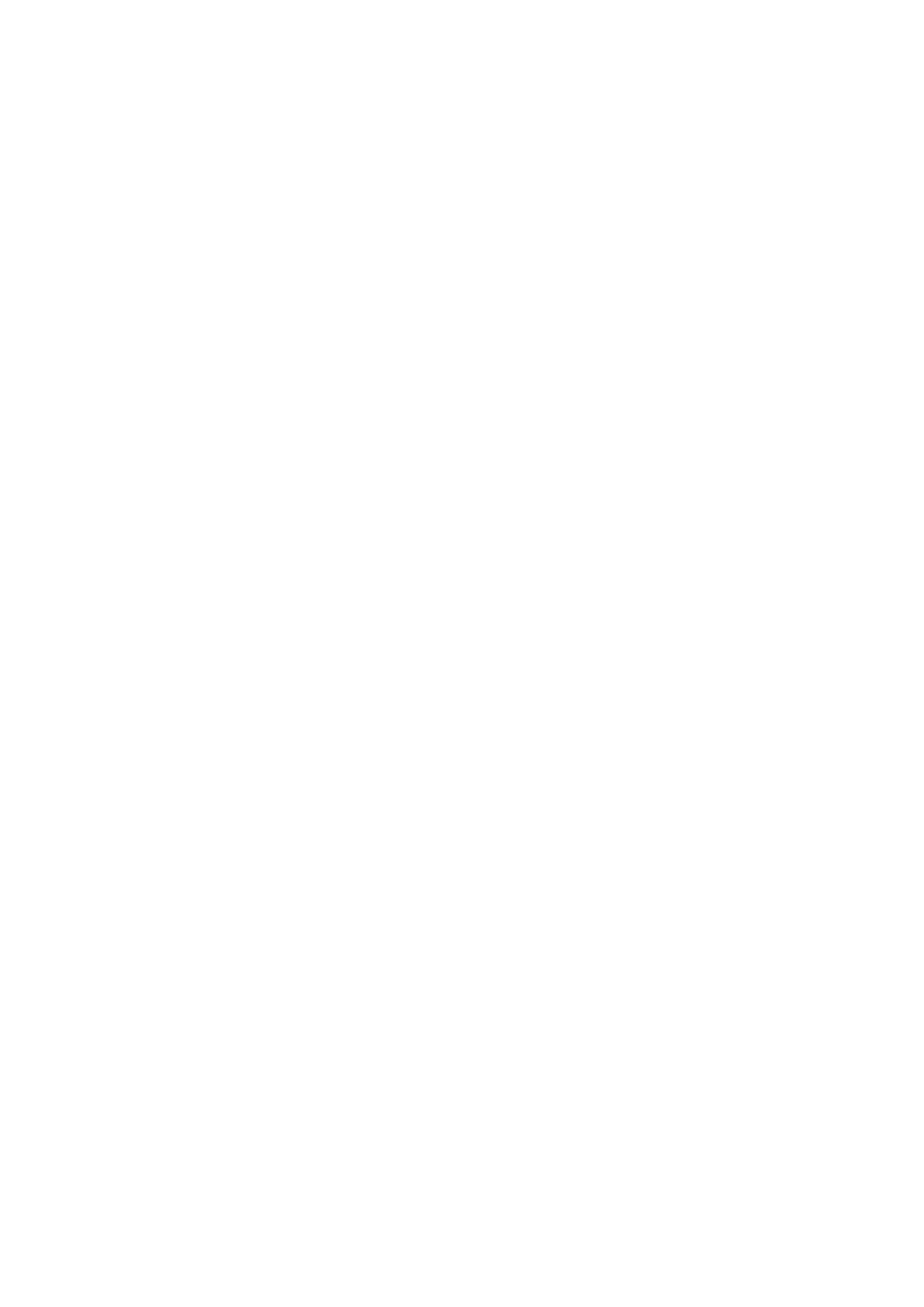

# **DRAFT ARMED FORCES (OFFENCES AND JURISDICTION) (JERSEY) LAW 201-**

#### **European Convention on Human Rights**

In accordance with the provisions of Article 16 of the Human Rights (Jersey) Law 2000, the Minister for Home Affairs has made the following statement –

In the view of the Minister for Home Affairs, the provisions of the Draft Armed Forces (Offences and Jurisdiction) (Jersey) Law 201- are compatible with the Convention Rights.

#### Signed: **Deputy K.L. Moore of St. Peter**

*Minister for Home Affairs*

Dated: 2nd June 2017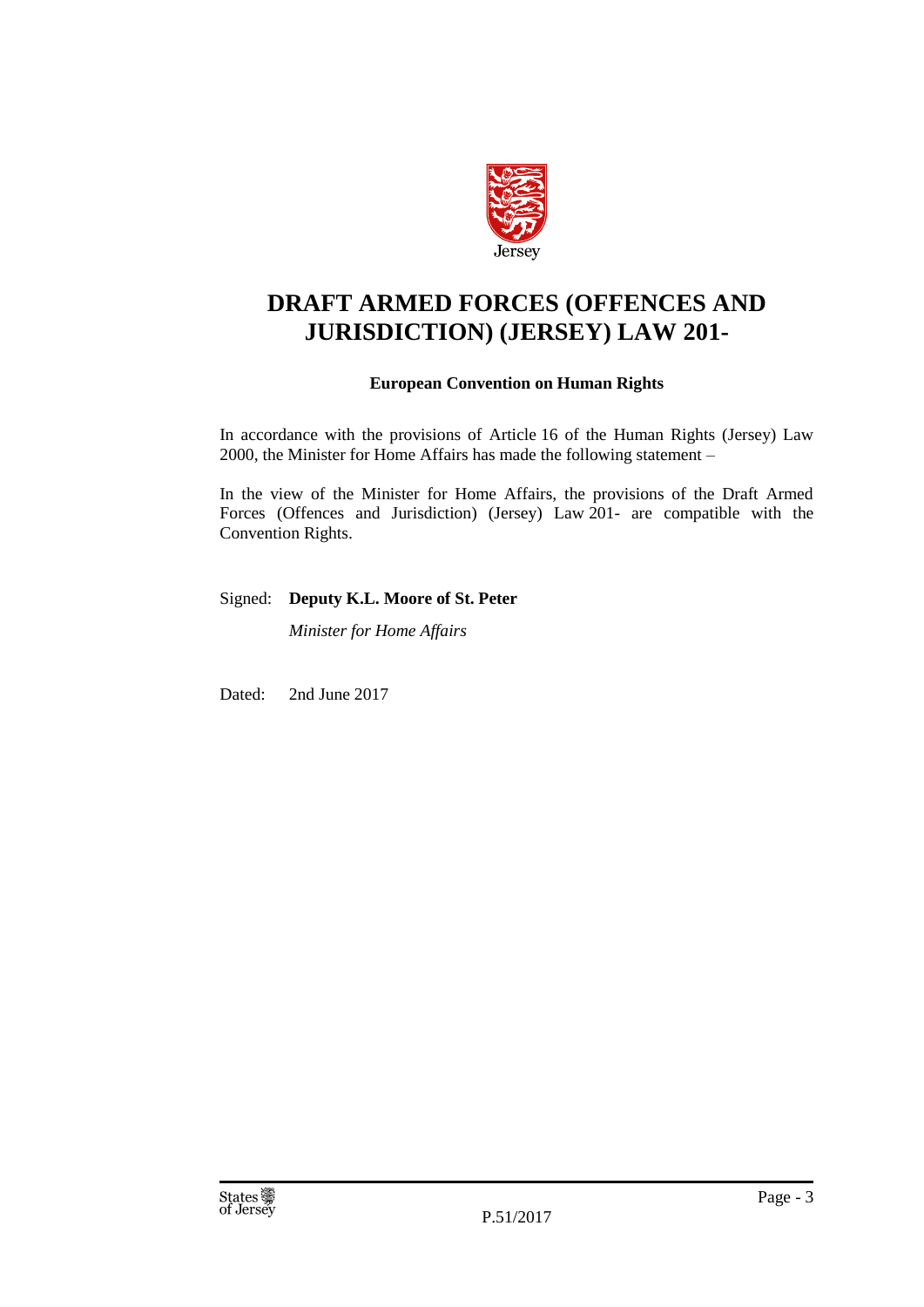## **REPORT**

The proposed *Armed Forces (Offences and Jurisdiction) (Jersey) Law 201-* ("the proposed Law") makes provision for the treatment of British armed forces and those visiting from other countries when they are in Jersey, particularly in relation to discipline and justice. The proposed Law also establishes appropriate powers for the Jersey police and courts in relation to deserters and others, creates civilian offences in relation to the armed forces, protects the pay and equipment of the armed forces from action in Jersey courts, and enables the States Assembly by Regulations to amend legislation to provide for the use of vehicles and roads by the armed forces.

#### **Background**

The United Kingdom *Visiting Forces Act 1952* was introduced in order to make provision with respect to naval, military and air forces of other countries visiting the United Kingdom, and to provide for the apprehension and disposal of deserters or absentees without leave in the United Kingdom from the forces of such countries. This Act has never applied or been extended to the Channel Islands.

The United Kingdom *Armed Forces Act 2006* introduced a harmonised system of statutory service law governing all the armed forces. The Act repealed the Army Act 1955, Air Force Act 1955 and Naval Discipline Act 1957. These 3 earlier Acts had always applied directly to the Channel Islands.

During the development of what was to become the *Armed Forces Act 2006*, demiofficial discussions were held with the Legal Advisers of the (then) Department for Constitutional Affairs and the Ministry of Defence as to the most appropriate approach to be taken by the Channel Islands. It was agreed that that matters pertaining to criminal law, the courts and the civilian authorities of the Islands should be the subject of insular legislation, but that those provisions of the Act which might require legislative force in the Islands, but did not pertain to the domestic authorities and local criminal law directly, could be extended by Order in Council. It was also agreed that the basic legal validity of the armed forces should be established by local legislation on lines similar to relevant provisions of the *Visiting Forces Act 1952*. This position was considered by the Policy and Resources Committee in October 2005 and confirmed with Her Majesty's Government through official channels in November 2005. It was left to subsequent considerations to establish which provisions ought to be carried into effect in the Islands by domestic law and which might require extension by Order in Council.

Since then, the proposed Law has been developed in stages over a number of years, with the Law Draftsmen's Office and the Law Officers' Department co-ordinating their work with counterparts in Guernsey, and seeking informal comments from Her Majesty's Government throughout this period as drafts were able to be progressed. More recently, the Minister for Home Affairs asked that officers bring their work on this Law to a conclusion so that a final draft Law could be proposed to the States Assembly before the summer of 2017. This final draft Law would make provision in Jersey law for a system of discipline and justice which can operate in the Island without the need to be supplemented by an Order in Council.

The proposed Law has been developed into a final form over the last 18 months with the support of the Law Officers' Department and in consultation with the Magistrate and the Police. Drafts have also been shared with the Office of the Lieutenant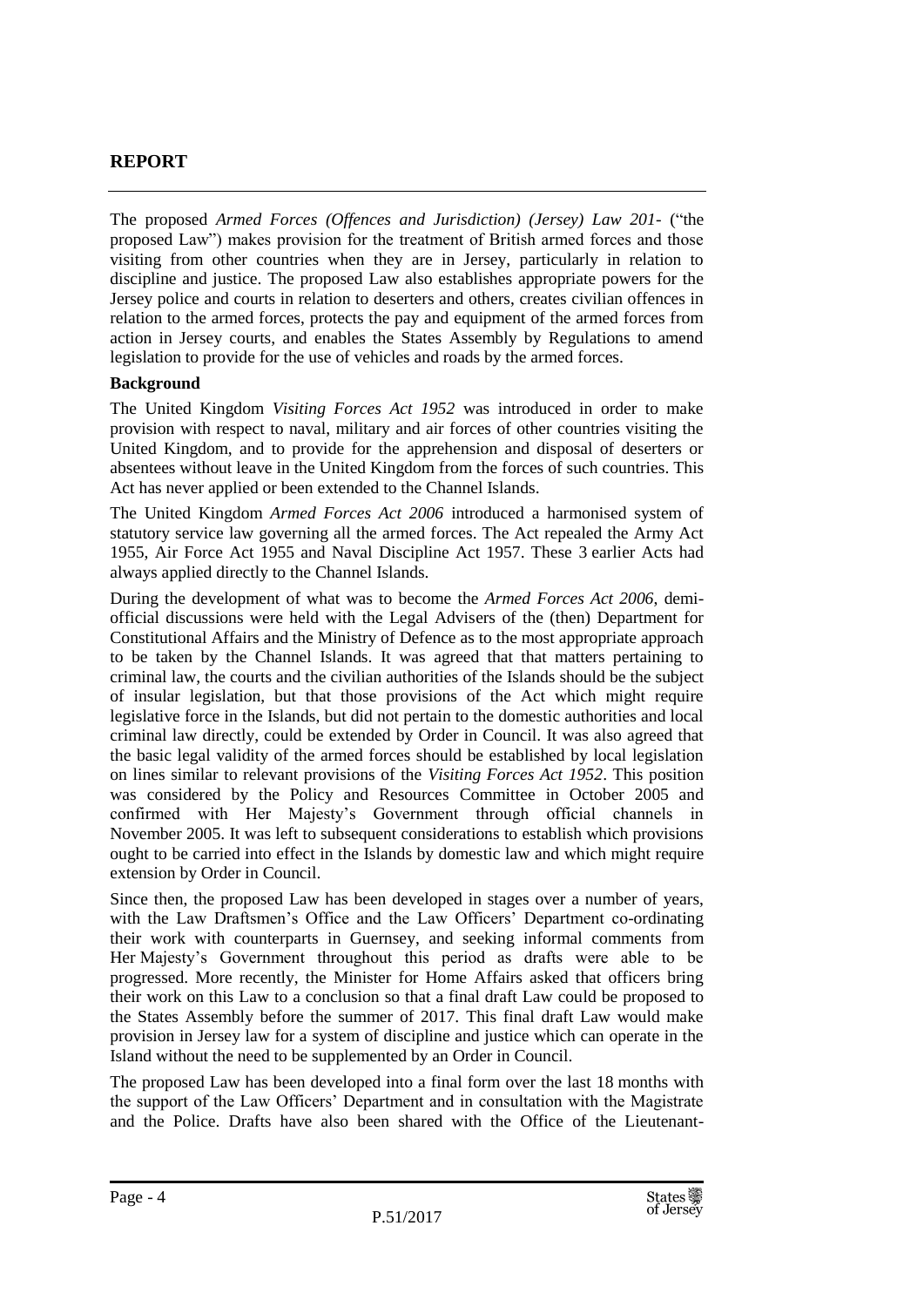Governor, the Jersey Field Squadron, counterparts in Guernsey, and informally with Her Majesty's Government.

#### **Regulations**

If the proposed Law is adopted by the Assembly, then the Minister for Home Affairs would request that work is commenced to develop the draft Regulations to amend Laws relating to the use of motor vehicles by the armed forces, in order that these draft Regulations could be lodged later in the year for consideration by the Assembly.

#### **Collective responsibility under Standing Order 21(3A)**

The Council of Ministers has a single policy position on this proposition, and as such, all Ministers, and the Assistant Minister for Home Affairs, are bound by the principle of collective responsibility to support the proposition, as outlined in the Code of Conduct and Practice for Ministers and Assistant Ministers [\(R.11/2015](http://www.statesassembly.gov.je/AssemblyReports/2015/R.11-2015.pdf) refers).

#### **Financial and manpower implications**

There are no financial or manpower implications for the States arising from the adoption of this draft Law.

#### **Human Rights**

The notes on the human rights aspects of the draft Law in the **Appendix** have been prepared by the Law Officers' Department and are included for the information of States Members. They are not, and should not be taken as, legal advice.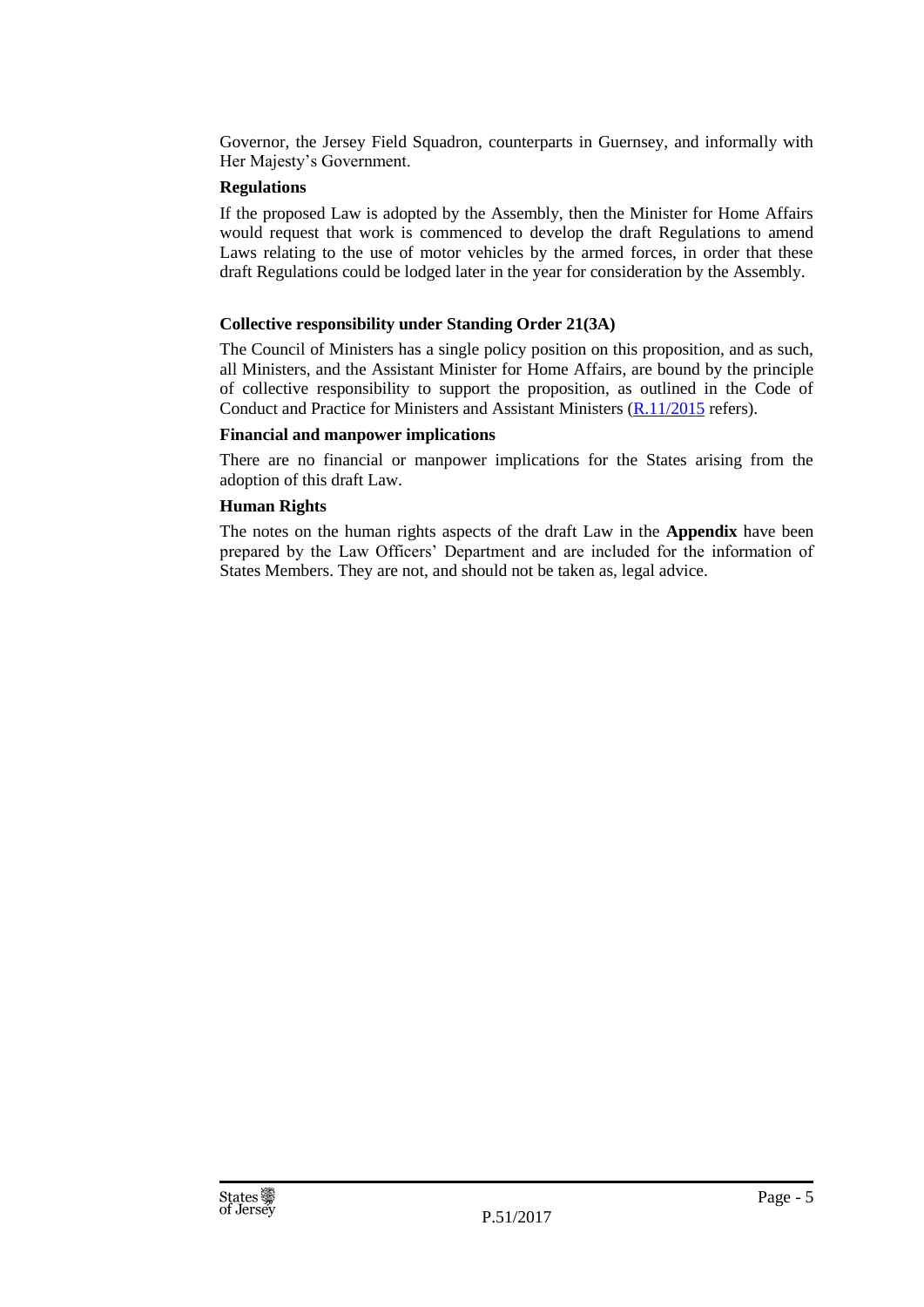#### **APPENDIX TO REPORT**

#### **Human Rights Notes on the Draft Armed Forces (Offences and Jurisdiction) (Jersey) Law 201-**

These Notes have been prepared in respect of the Draft Armed Forces (Offences and Jurisdiction) (Jersey) Law 201- (the "**draft Law**") by the Law Officers' Department. They summarise the principal human rights issues arising from the contents of the draft Law and explain why, in the Law Officers' opinion, the draft Law is compatible with the European Convention on Human Rights ("**ECHR**").

#### **These notes are included for the information of States Members. They are not, and should not be taken as, legal advice.**

The draft Law will make provision in Jersey law for the treatment of Her Majesty's Armed Forces when in Jersey. It also makes provision in Jersey law for the treatment of other armed forces when in Jersey, based on the equivalent treatment of those forces when visiting the United Kingdom, under the Visiting Forces Act 1952. In particular, it makes provisions for home and visiting forces authorities to exercise in Jersey the powers they have for the time being under the forces law of their country, including powers to detain and remove from Jersey persons over whom they have jurisdiction. It also gives the civilian police additional grounds and powers of detention and creates civilian offences relating to interference with the operation of forces discipline and justice.

The draft Law engages various Articles of the ECHR, which are addressed in turn.

Part 2 of the draft Law provides jurisdiction in Jersey for the authorities and courts of the home forces, and relates that to the jurisdiction of Jersey's civilian authorities and courts. It also provides similar jurisdiction for authorities and courts of forces of other countries visiting Jersey in certain circumstances. It enables police forces, courts and other authorities to exercise in Jersey the powers they have for the time being under UK forces law or, in respect of the forces of other countries, the relevant law of their country.

Article 2 provides for the exercise in Jersey of the powers that may be exercised under UK forces law by service courts and authorities in the UK over the following individuals: service persons, persons liable under forces law to prosecution for alleged forces offences committed while a service person, and to persons who are not service persons but who are reasonably believed to be service persons by a service authority.

The powers granted under Article 2 are those exercisable in the UK under forces law, which comprises the Armed Forces Act 2006 ("AFA 2006"), the Reserve Forces Act 1980, the Reserve Forces Act 1996, section 113 of the Police and Criminal Evidence Act 1984, and all subsidiary enactments. Article 2(5)(a) expressly states that the powers granted are to include powers available under UK forces law "to detain a person, in service custody or otherwise" and "to remove a person from Jersey" (our emphasis) and thus directly engages the right to liberty under Article 5 ECHR. UK forces law also grants a number of other powers to service courts and authorities which engage ECHR rights, including powers to search, to conduct alcohol- and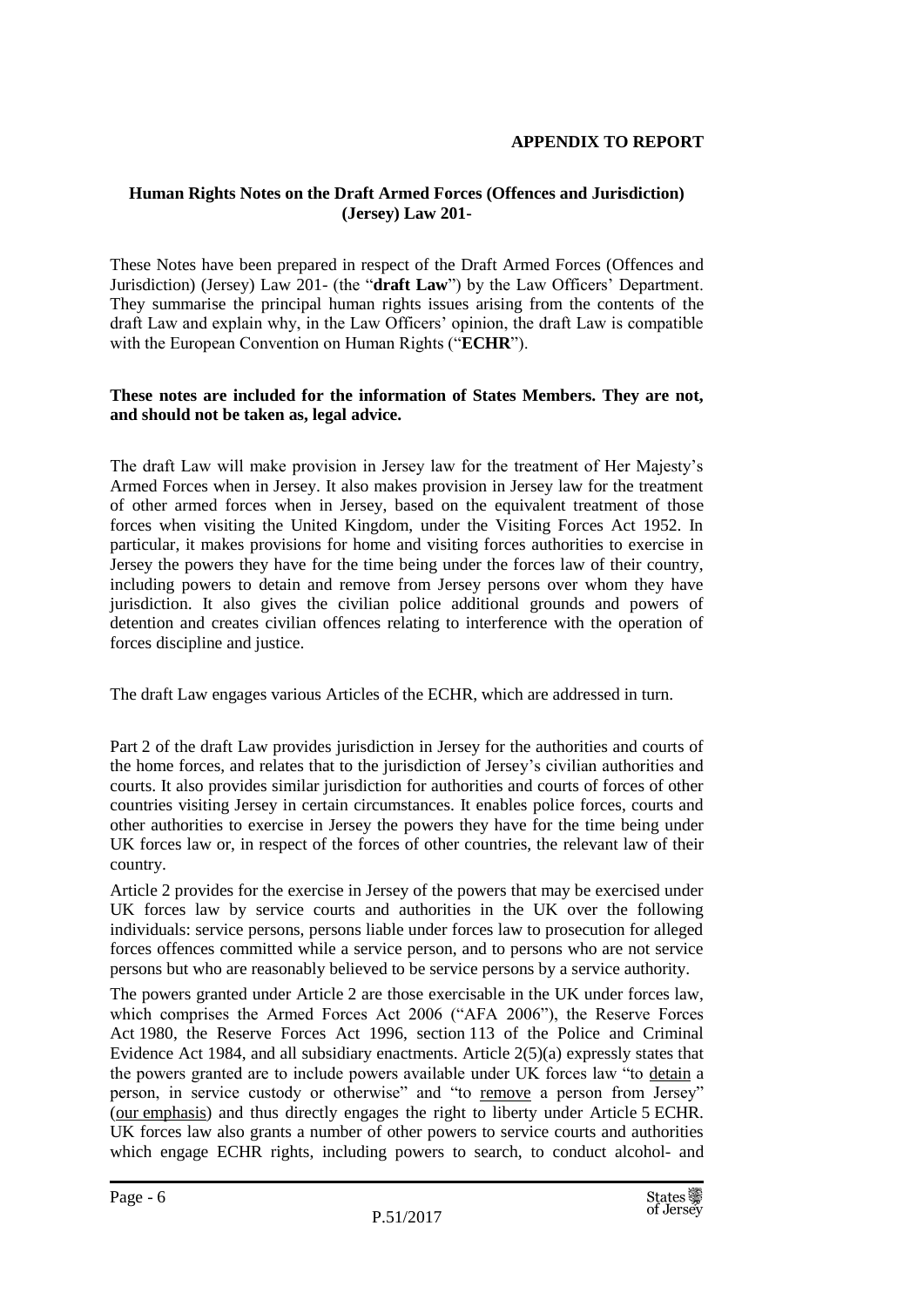drugs-testing, to seize property, to convene courts martial, and to convict and sentence. As such, Article 2 potentially engages a number of ECHR rights.

The UK's Human Rights Act 1998 ("HRA 1998") gives effect to the UK's responsibilities as an ECHR signatory state, making it illegal for public authorities to act in a way that is incompatible with human rights (section 6(1) HRA 1998) and requiring that all UK legislation be read and given effect to in a way that is compatible with human rights, absent any express provision to the contrary (section  $3(1)$ ) HRA 1998). Similar provision is made in Articles 4 and 7 of the Human Rights (Jersey) Law 2000 ("HRL 2000") ensure that the powers of public authorities under Jersey law must be exercised only in a way that is compatible with human rights. These provisions will ensure that UK forces authorities are required to exercise these powers in a manner that is compatible with the ECHR.

Further assurance that any exercise of powers under UK forces law pursuant to Article 2 of the draft Law will be ECHR-compatible can be gained from the fact that the passing of the Armed Forces Bill 2005–06 and subsequent amending legislation has been accompanied by reviews of ECHR compatibility conducted by UK government lawyers, and statements of ECHR compatibility have been made in both Houses of Parliament with respect to the renewal of the AFA 2006. Thus in respect of powers available under UK forces law, the UK legal system incorporates safeguards against the law providing unwittingly for human rights violations in the powers it authorises.

Article 3 makes similar provision to Article 2, but this time in relation to visiting forces of countries other than the UK. The countries are those for the time being covered by section  $1(1)(a)$  of the Visiting Forces Act 1952 and designated by any enactment of the UK under section  $1(2)$  as a country to which section 2 applies. Where jurisdiction is authorised in respect of a listed country's forces authorities, those authorities may within Jersey exercise all the powers exercisable by them over the relevant forces persons according to the relevant law of their country. An additional consideration with Article 3 and ECHR compatibility is that several of the countries in respect of which authorisation to exercise jurisdiction in Jersey may be granted are not ECHR signatory states. As such, the draft Law provides a different mechanism by forces of these countries come to be authorised to exercise powers over members of their forces in Jersey.

First, the visiting force must have been invited by one of the home (UK) forces and the visit must be covered by an authorization from the Minister for Home Affairs ("the Minister"). Jurisdictional authorization may be granted only once the Minister has considered any relevant international agreements about visiting forces and is satisfied that it is likely that the visiting force will not act incompatibly with any ECHR rights. The Minister also has a power under Article  $3(5)(c)$  to attach a condition limiting the powers that may be exercised by the visiting forces authorities in Jersey.

These mechanisms enable Jersey to refuse to grant a jurisdiction authorization to visiting forces authorities over their members where the Minister foresees a significant risk of a power provided by Article 3 of the draft Law being exercised in Jersey in a manner that is not compatible with the ECHR. The Minister may also attach conditions to an authorization to control such a risk. In view of these safeguards, Article 3 of the draft Law is compatible with the ECHR.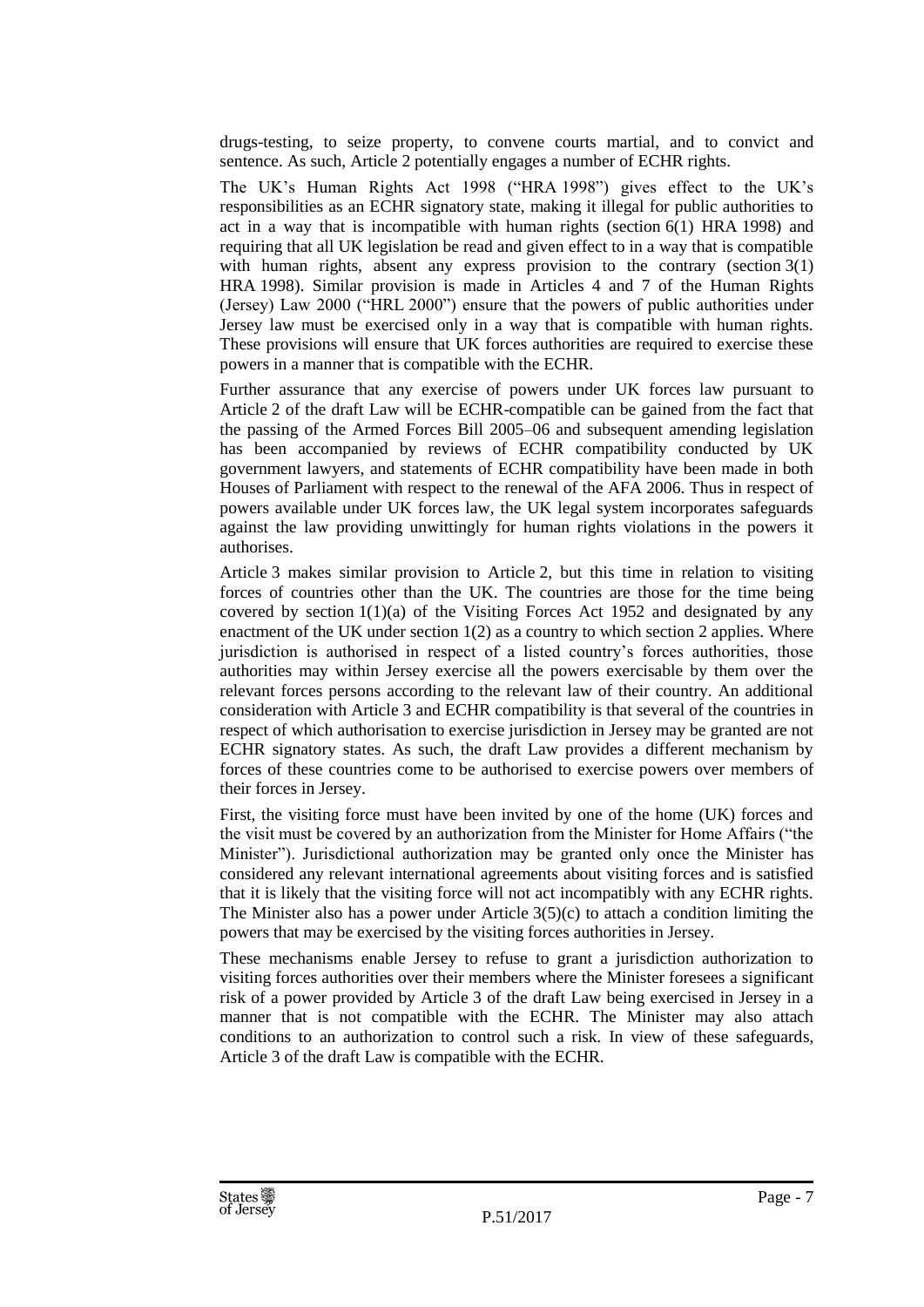#### **Article 5 – Right to Liberty and Security**

Article 5 ECHR protects the physical liberty and security of the person. Its aim is to ensure that no-one is deprived of their liberty in an arbitrary or unjustified fashion. Article 5(1) ECHR permits a deprivation of liberty in a number of specific cases, and where that deprivation is lawful and in accordance with a procedure prescribed by law. The exceptions relevant to the draft Law are, firstly, two situations in which detention may be justified as part of the criminal process (the imprisonment of someone as a penalty for having committed an offence (Article 5(1)(a) ECHR) and the apprehension of someone suspected of involvement in committing an offence (Article  $5(1)(c)$ ) ECHR)) and, secondly, the arrest or detention of someone to secure the fulfilment of a legal obligation (Article 5(1)(b) ECHR).

Article 6(4) and (5) of the draft Law provide additional grounds under the Police Procedures and Criminal Evidence (Jersey) Law 2003 ("PPACE 2003") for police detention, before charge, of suspects in respect of whom there are reasonable grounds for believing they are subject to forces powers. Article 6 concerns police detention, and so the Article 5 ECHR requirement that detention be carried out in accordance with a procedure prescribed by law is satisfied, as the relevant procedure is codified by the Police Procedures and Criminal Evidence (Jersey) Law 2003 ("PPACE 2003") and subsidiary enactments, such as the Police Procedures and Criminal Evidence (Codes of Practice) (Jersey) Order 2004 ("PPACE CoP 2004").

The Article  $5(1)(c)$  ECHR exception authorises lawful arrest or detention for the purpose of bringing a person before the competent legal authority on reasonable suspicion of having committed a criminal offence. As such, detention in the circumstances described in Article 6 of the draft Law pending a decision as to jurisdiction is within scope of Article  $5(1)(c)$  ECHR.

Article  $5(1)(c)$  ECHR requires that the purpose of apprehending the suspect must be to bring him or her before the "competent legal authority". This aligns with the purpose of detention on the grounds provided by Article 6, which is to enable a decision to be made as to which jurisdiction – civilian or forces – is most appropriate to deal with the act on suspicion of which the relevant suspect has been detained.

Article  $5(1)(c)$  ECHR also requires the suspicion about the commission of the offence to be "reasonable", and Article 6(1) of the draft Law provides that detention on Article 6 grounds is only in respect of persons already in police detention and suspected of a civilian offence. In Jersey an individual may only be arrested  $-$  a necessary precursor of police detention – where a police officer has "reasonable cause" to suspect that the person has committed, is committing or is about to commit an offence.

Article  $5(1)(c)$  ECHR must be read in conjunction with Article  $5(3)$  ECHR, which provides additional protection for detained persons, and as such, detention under Article 6 must automatically entail the individual being brought promptly before a judge or other officer authorised by law to exercise judicial power to be ECHRcompatible.

The authority supervising detention must be independent of the investigating and prosecuting authorities. The purpose of Article 6 detention is to progress the individual's case through the Jersey court system, or to transfer the individual to service custody in order that he or she may be dealt with by the services justice system. Jersey's domestic court system will constitute a competent legal authority for ECHR purposes. Based on similar assumptions, and for the same reasons, as above in relation to the assessment for ECHR-compatibility of home and visiting forces laws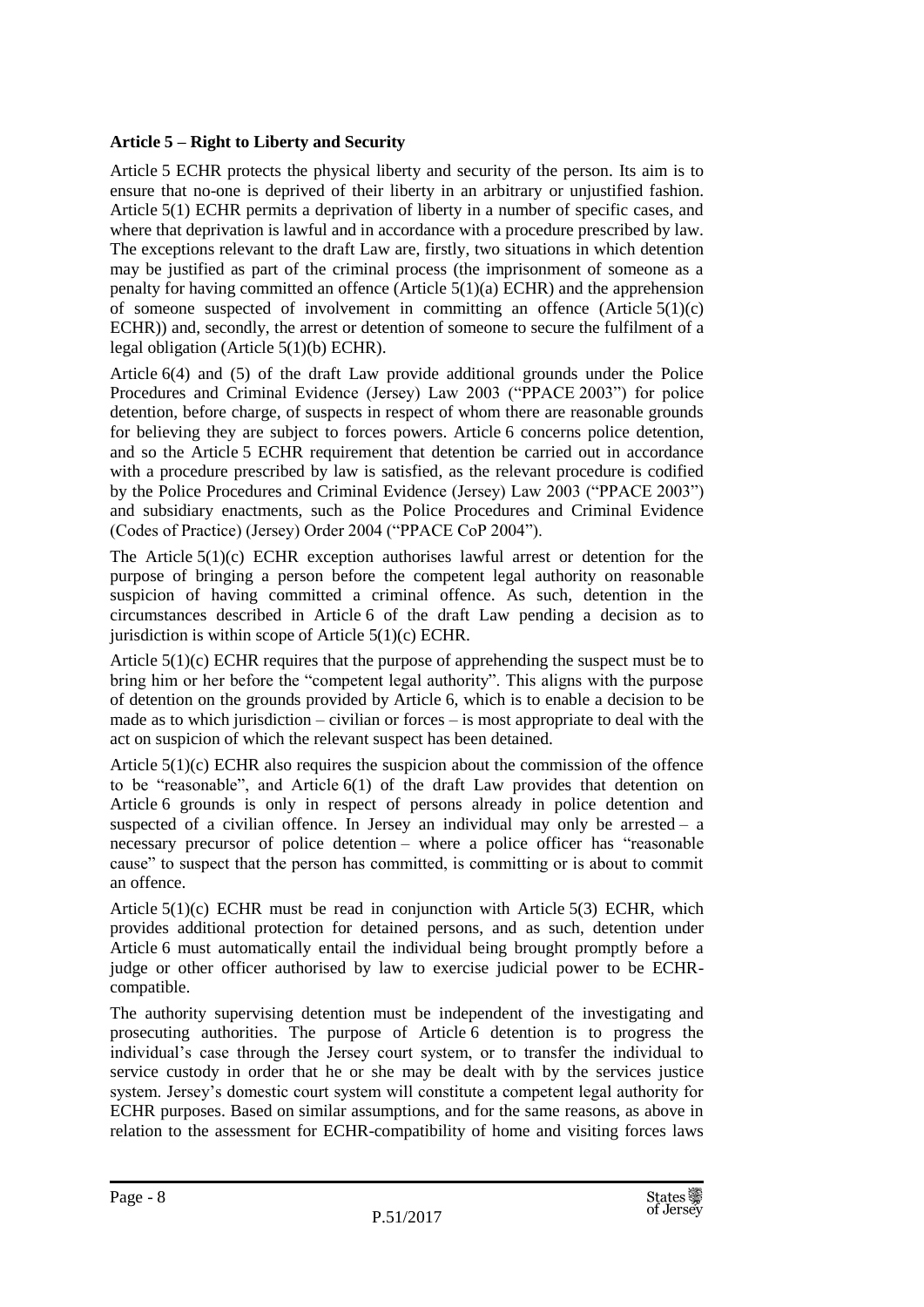(regarding Articles 2 and 3 of the draft Law), the courts and judicial systems of both home and visiting forces are presumed to amount to competent legal authorities.

Even before delivery to the appropriate court system for the purpose of pursuing the action against the suspect, an individual detained under Article 6 of the draft Law will have his or her detention supervised by a custody officer under PPACE 2003. To comply with the ECHR, judicial supervision of detention must be impartial. In police detention a review officer is responsible for determining whether or not detention continues to be necessary. Custody officers are in charge of supervising police detainees and PPACE CoP 2004 prescribes that custody officers must not be involved in investigating the offence for which a person is held in police detention, which ensures an appropriate level of independence in the supervision.

Article 5(3) ECHR requires that where an individual has been detained on suspicion of having committed an offence, the initial exercise of judicial supervision should be "prompt". The European Court has observed that the degree of flexibility attached to the notion of 'promptness' is limited, and whether a period of pre-trial detention is reasonable is judged by the complexity of the proceedings and the degree of activity in preparing the case. Prolonged inactivity will inevitably lead to a finding of a violation, so it will be important that jurisdictional determinations are conducted with due diligence.

Deprivation of liberty prior to judicial authorisation for its continuance must not last longer than is genuinely required for the purposes of processing a suspect to be ECHR compatible. The European Court has determined that the sense of immediacy recognised as critical would be lost in most cases if the delay in producing someone before a court exceeded 48 hours by more than a few hours. PPACE CoP 2004 provides that police detention may be extended at varying intervals subject to authorisation from an officer of appropriate seniority, but that as soon as a custody officer becomes aware that the grounds for detention no longer apply they are to arrange the person's immediate release. Only where the case being investigated is a serious offence and the officer believes further detention is needed to preserve or secure evidence or obtain evidence by questioning, and the investigation is being conducted "diligently and expeditiously", may detention for a longer period be authorised. Article 6 of the draft Law meets this requirement by requiring expressly that "reasonable grounds for believing that enquiries are being conducted diligently and expeditiously" are present in relation to determining whether a concurrent forces jurisdiction exists.

Article 9 of the draft Law provides for the arrest of deserters and absentees without leave, both by police without a warrant on reasonable suspicion, and on a warrant issued by a Magistrate. If a person subject to forces law is intentionally or negligently absent without leave, they commit an offence under s.9 AFA 2006. The AFA 2006 provides a system of home forces discipline and justice that applies, as a matter of United Kingdom law, to the British armed forces wherever they are in the world; however, the AFA 2006 does not extend automatically to Jersey. The purpose of Article 9 of the draft Law is to make provision in Jersey law to ensure that service persons who go absent without leave in Jersey may be apprehended.

For the Article  $5(1)(c)$  ECHR exception to cover arrest under Article 9, there must exist in Jersey an offence of being an unlawful absentee. As there is no offence of unlawful absenteeism in Jersey – and no desire to extend the offence under AFA 2006 to Jersey – deprivation of liberty in Article 9 circumstances must be justified under one of the other Article  $5(1)$  exceptions. Article  $5(1)(b)$  ECHR permits arrest or detention of a person "for non-compliance with the lawful order of a court or in order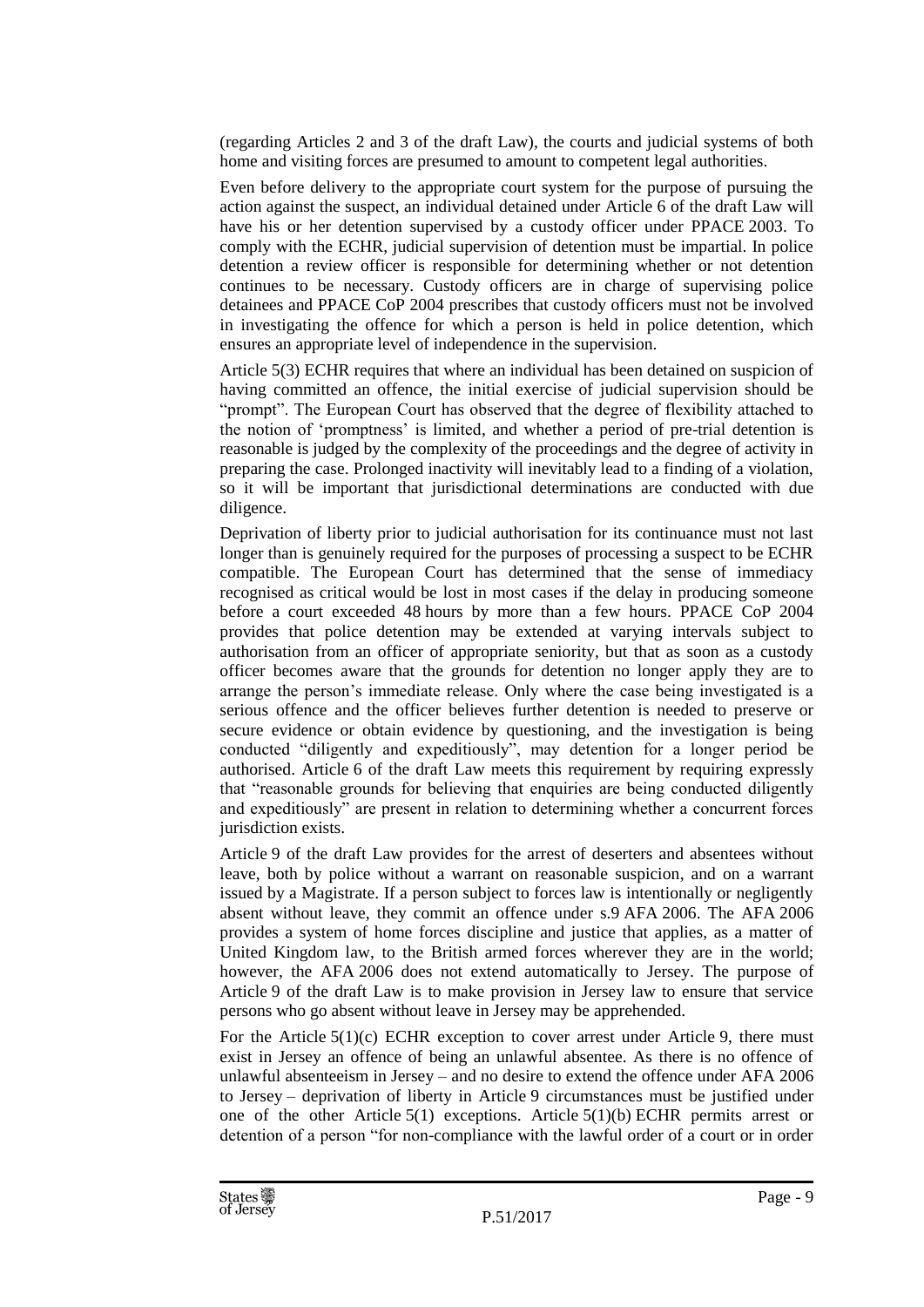to secure the fulfilment of any obligation prescribed by law" (our emphasis). The categories of situation covered by this provision are not entirely clear. However, the European Court has held that the obligation prescribed by law must be a specific or concrete obligation. The European Court has held that an obligation to do military service is sufficiently specific.

Under Article 9, police officers may only arrest suspected unlawful absentees where there has been a "request (whether specific or general) of a service authority to do so". By virtue of Article 2(1) of the draft Law, home forces authorities and courts may, within Jersey, exercise all the powers they have under UK forces law over service persons, including the power to arrest service persons who are unlawfully absent. The existence of such a request from a service authority or court can thus be seen to import a specific and concrete obligation in that particular case, the enforcement of which justifies detention under the Article 5(1)(b) ECHR exception.

Detention may be justified under the second limb of Article  $5(1)(b)$ , only when its purpose is to secure fulfilment of the relevant obligation rather than to punish the person concerned breaching it. Article 9(3) prescribes a transfer to service custody "as soon as practicable" following arrest, and as such can be seen to satisfy this Article  $5(1)(b)$  requirement by securing the return of the suspect to the custody of the authority to whom the duty is owed.

Article 10 of the draft Law engages Article 5(1) ECHR by prescribing detention of a person by a police officer following that person's surrender as an unlawful absentee while the case is considered. For Article 10 purposes, an individual in transit is deemed to be in lawful custody. As with Article 9, detention under Article 10 can be justified under the Article 5(1)(b) ECHR exception – detention to secure fulfilment of an obligation prescribed by law.

Article 10(8) provides that a police officer or custody officer detaining a person must ensure that "prompt and reasonable efforts are made to seek evidence from a service authority as to whether the person is an unlawful absentee". This requirement ensures that a person is only detained whilst the existence of a 'specific and concrete' legal obligation under UK forces law that applies to them is confirmed. The very fact of a person having surrendered may be taken to offer some assurance about the existence of such an obligation. This obligation under forces law is enforceable in Jersey by virtue of Article  $2(1)$  of the draft Law. Article  $2(1)$  has imported into Jersey law the powers of forces authorities to enforce obligations owed by service persons, and the power to detain in Article 10 grants civilian police the power to provide assistance to forces authorities seeking to exercise their powers. The maximum period of detention in police custody whilst the verification and, if necessary, transfer to service custody are made, will be subject to the same considerations as discussed above in relation to police detentions under Article 6.

After consideration of the case, where it appears that the surrendering person is an unlawful absentee, that person will only continue to be detained where necessary pending transfer to service custody (Article 10(5)(b)).

Article 10(5)(b)(iii) provides for release pending transfer to service custody, subject to reporting conditions. Reporting conditions – specifying a time, place and person to whom the relevant individual must report – are unlikely to amount to deprivation of liberty under Article 5 ECHR, as military curfews and orders preventing a person from leaving a particular area were not considered to constitute deprivations of liberty by the European Court. Where a person fails to comply with the reporting conditions specified the Magistrate may issue a warrant for their arrest. Such an arrest will be ECHR-compliant, as the determination has already been made that there exists a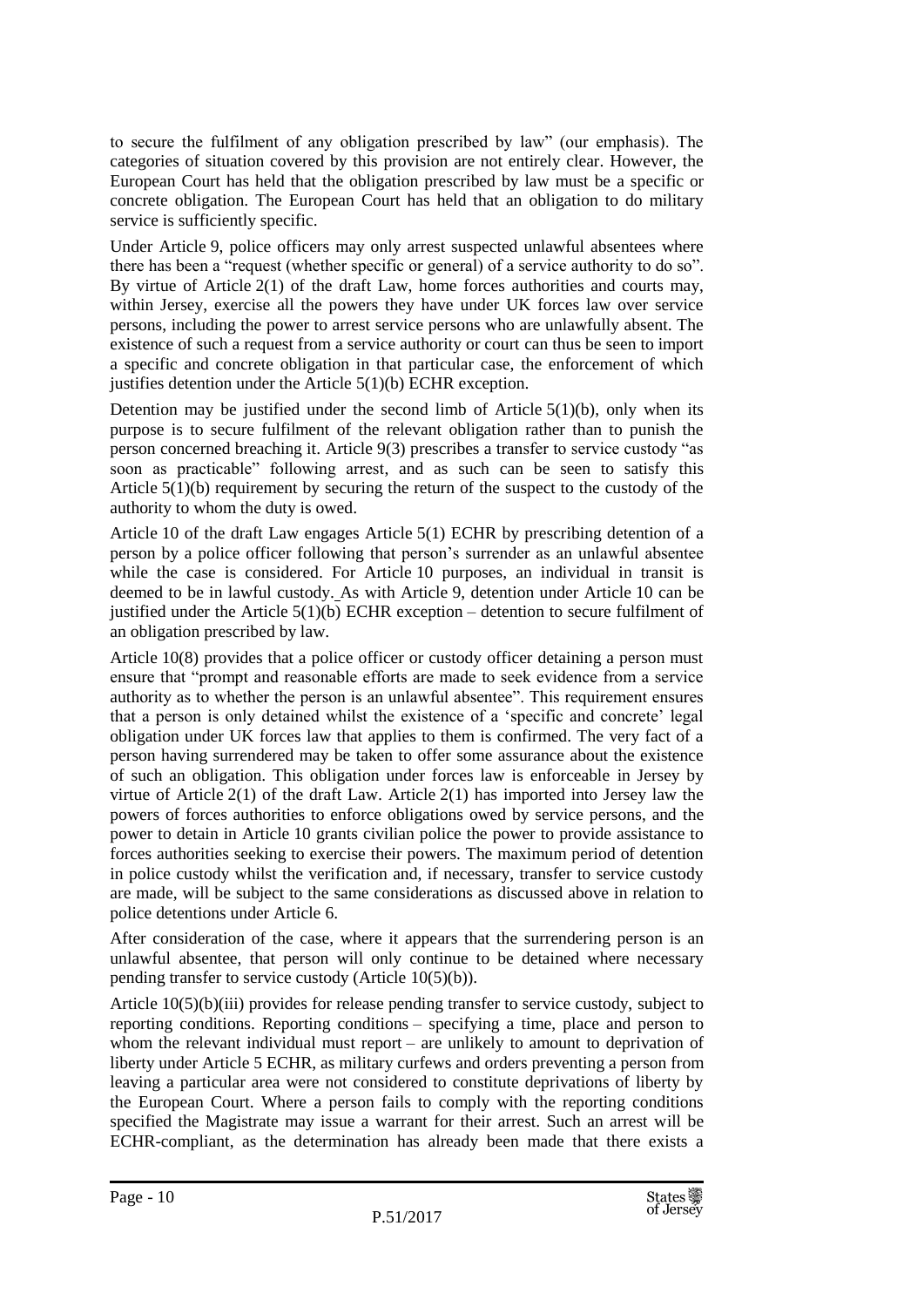specific legal obligation which they have failed to fulfil. Arrest with a transfer to service custody as soon as practicable secures its fulfilment and so complies with Article 5(1)(b) ECHR.

Article 11 of the draft Law provides that the Magistrate may issue a warrant for the Jersey police to arrest a person for whom a judge advocate has issued an arrest warrant to civilian police in the UK or a British Overseas Territory under section 313 AFA 2006 on suspicion of having committed a service offence. As with Articles 9 and 10, the arrest by Jersey police officers of a person specified in a warrant complies with the ECHR under the Article  $5(1)(b)$  ECHR exception. By virtue of Article  $2(1)$  of the draft Law, forces authorities in Jersey have the power to deal with forces offences in Jersey directly. As such, the obligations owed by service persons – pursuant to which powers were granted to UK forces authorities to enforce – may also be viewed as existent in Jersey, particularly where there has been a direct request for assistance from a service authority or court to the Jersey police. The existence of a judge advocate warrant for a service person's arrest ensures that there is a 'specific and concrete' obligation in Jersey the enforcement of which justifies the arrest by civilian police. As in Articles 9 and 10, a person arrested pursuant to an Article 11 warrant must be transferred as soon as practicable to service custody or the custody of the relevant overseas officer (to whom the judge advocate warrant is addressed).

Article 12 of the draft Law achieves ECHR compatibility under the Article  $5(1)(a)$ ECHR exception: the detention of a person after conviction by a competent court. Article 2(6) of the draft Law provides that sentences passed by a service court are deemed to be within the jurisdiction of that court and in accordance with forces law and the court is deemed to have been properly constituted. Article 12(1) provides that a person sentenced to service detention who is unlawfully at large may be arrested and detained. The European Court has confirmed that a conviction justifying detention under Article  $5(1)(a)$  ECHR may be for a disciplinary offence as well as a criminal offence, and that the conviction may be that of a foreign court, unless the conviction resulted from a flagrant denial of justice. Therefore arrest and detention pursuant to Article 12(1) is compatible with the ECHR.

Article 15 provides for detention in prison in Jersey of a person in service custody pending that person's removal from Jersey for the purposes of the investigation of or proceedings in respect of a suspected forces offence. The detention takes place following a request from a service authority who has the relevant individual in their custody, and consent to such a request being given by the governor of the prison. As with Articles 9, 10 and 11 of the draft Law, detention may be justified under the Article 5(1)(b) ECHR exception as integral to providing for the operation of forces justice within Jersey pursuant to Article  $2(1)$  of the draft Law. The legal obligation is rendered sufficiently 'specific and concrete' in Jersey law by virtue of the fact that the service authority must have requested use of the prison for the purposes of carrying out their lawful detention of the suspect.

#### **Article 6: Right to Fair Trial**

Article 6 ECHR provides for the right to a fair trial. Elements of this right are potentially engaged by Articles 5, 16 and 17 of the draft Law.

Article 5 of the draft Law concerns the determination of whether a person subject to forces powers should be dealt with for the civilian offence or the forces offence where the person is suspected of an act that constitutes both. It gives the Attorney General a power to issue a certificate preventing service courts and authorities from performing acts that might impact on any future prosecution of the civilian offence. Article 5 of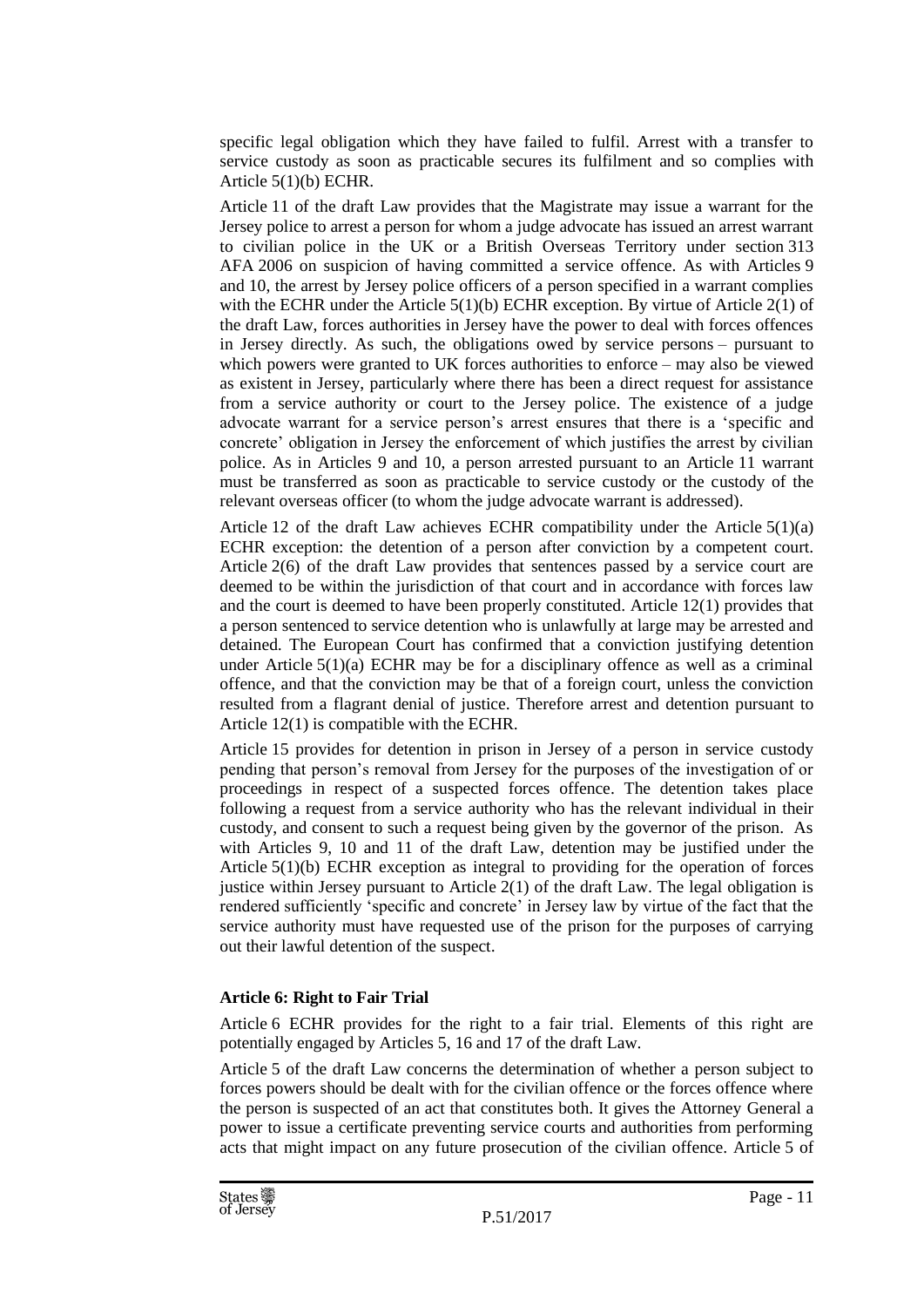the draft Law also sets out factors the Attorney General must have regard to in determining the appropriate jurisdiction. These include whether a service authority has indicated that it considers it to be important that the person be dealt with for the forces offence first (Article  $5(7)(e)(i)$ ). These factors are drawn from equivalent provisions in the status of forces agreements ("SOFAs") of NATO and the EU. In such agreements, the sending or visiting state has the primary right to exercise jurisdiction over a member of the force, or civilian component in relation to: (1) inter se offences – i.e. offences solely against the person or property of another member of the force, civilian component or dependent, or solely against the property or security of the sending state; and (2) offences arising out of any act or omission done in the performance of an official duty. The host state has the primary right to exercise jurisdiction in all other cases. Each state must give 'sympathetic consideration' to a request for a waiver of jurisdiction over a case considered by the requesting state to be of particular importance.

Article 6(1) ECHR requires that those who face a determination of their 'civil rights and obligations' must be entitled to a 'fair and public hearing … by an independent and impartial tribunal'. The guarantees afforded by Article 6 ECHR will only be relevant to the extent that an act or a decision is determinative of a 'civil right' or 'obligation'. The term 'civil rights' has the autonomous meaning given to it by the European Court: it must be determined by reference to the substantive content and effects of the right. Historically, civil rights have been associated with private law rights found in civil law systems. The European Court has long accepted that some administrative decisions can also be embraced by the Article's procedural guarantees – for example, monetary claims against public authorities and disciplinary proceedings – however, there are categories of decisions that remain outside the scope of Article 6 ECHR, including those relating to immigration and asylum and certain employment rights of public servants.

The "determination" in Article 5 of the draft Law is the Attorney General's decision as to which authority – forces or civilian – has jurisdiction over a person subject to forces law who is suspected of an act constituting both a forces offence and a civilian offence.

The case law most relevant to the circumstances in Article 5 relates to immigration decisions, because these involve determinations that may result in transferring a person to a different jurisdiction. In several cases, the European Court has ruled that this area of law does not engage Article 6(1) ECHR. It is a reasonable assumption that the European Court would apply similar reasoning to cases in which the Attorney General decides to convey a suspect into forces authority jurisdiction for the purpose of that person being dealt with for a forces offence.

Article 16 provides that records or certificates from service authorities can be admitted as evidence if these would be admissible in the equivalent civilian proceedings in the UK. Article 6(1) ECHR requires that in the determination of any criminal charge the relevant individual "is entitled to a fair and public hearing". In general, the assessment of evidence is a matter for domestic courts, and the European Court will not substitute its own view of the facts for an assessment which has been fairly reached by an independent and impartial tribunal. The ECHR does not lay down a comprehensive set of rules for the admissibility of evidence; this is primarily a matter for regulation through national law. The European Court regards its function as to determine whether proceedings taken as a whole are fair, and whether the parties' rights were adequately respected. As such, Article 16 of the draft Law will comply with the Article 6 ECHR fairness requirements.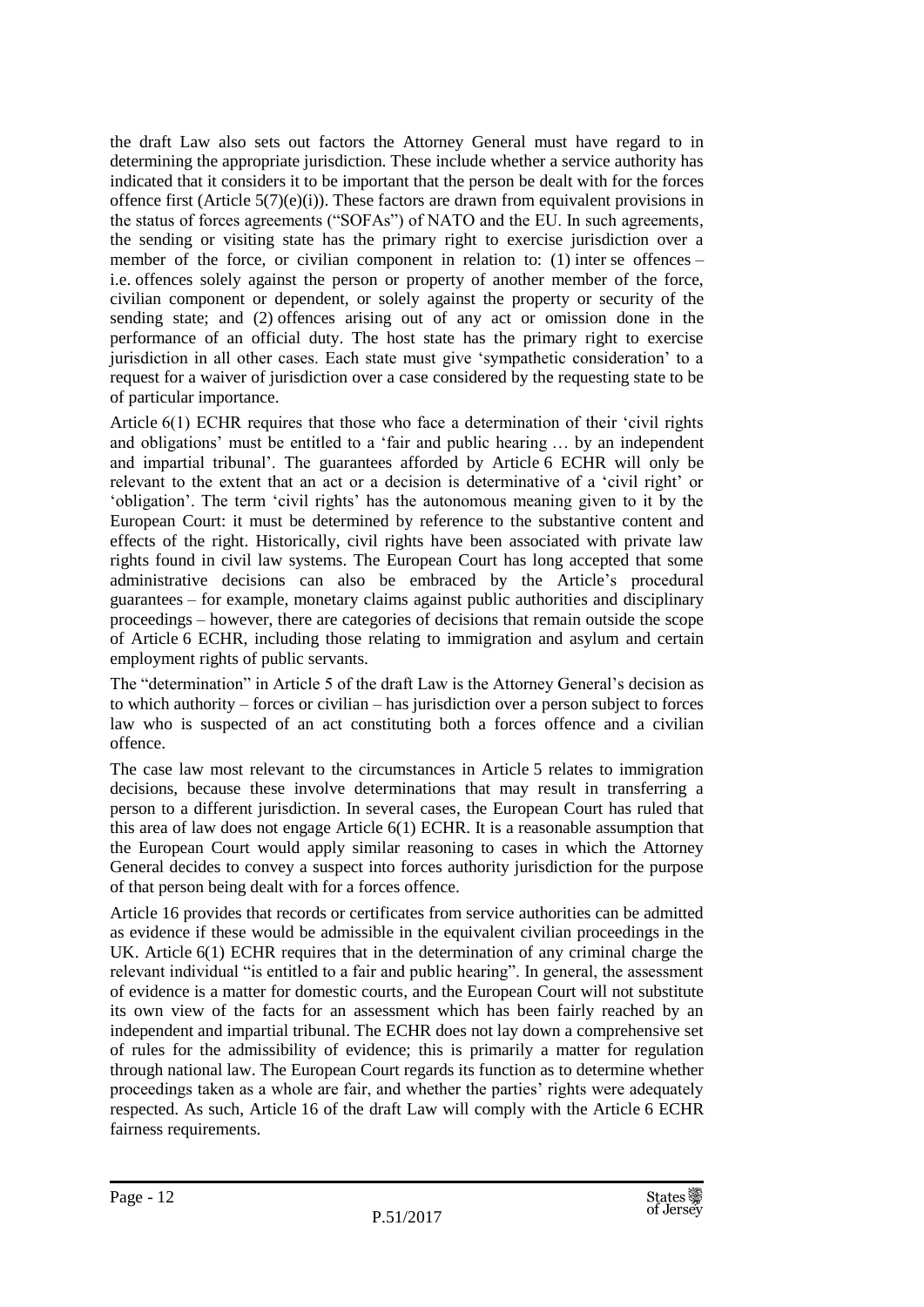Article 17 prevents a civilian court in Jersey from entertaining proceedings about service pay or pensions, terms of service or discharge from service. It also prohibits a civilian court order preventing or redirecting payment of service pay or pension, except for arrest of wages or in bankruptcy. This aligns with the European Court's judgment that where national law expressly excludes access to a court for staff exercising public law powers and duties designed to safeguard State interests, and the exclusion is justified on objective grounds in the State's interest, employment disputes concerning such public officials remain outside the scope of Article 6 ECHR. The Court has stated that this is intended to include the armed forces and the police.

Members of the UK armed forces have no contract of employment and no system of collective bargaining. Pay, allowances and other benefits are determined and altered unilaterally. The UK armed forces do not have access to employment tribunals except with respect to equal pay and discrimination. It has therefore long been recognised that members of the armed forces should have some other effective way of obtaining redress of grievances. This is provided for in Part 14 AFA 2006 as amended by the Armed Forces Act 2011. The process under the 2006 Act is essentially internal to the armed forces, subject to judicial review.

Under UK forces law, proceedings in relation to pay, the terms of a person's service in Her Majesty's forces, a person's discharge from such service, and disputes in relation to pensions, are excluded from access to a civilian court; however, the European Court has held that such proceedings are exempt from the guarantees of Article 6 ECHR, under the principle of subsidiarity. Consequently, applying such exclusions in Jersey with respect to service persons does not raise any Article 6 ECHR compatibility issues.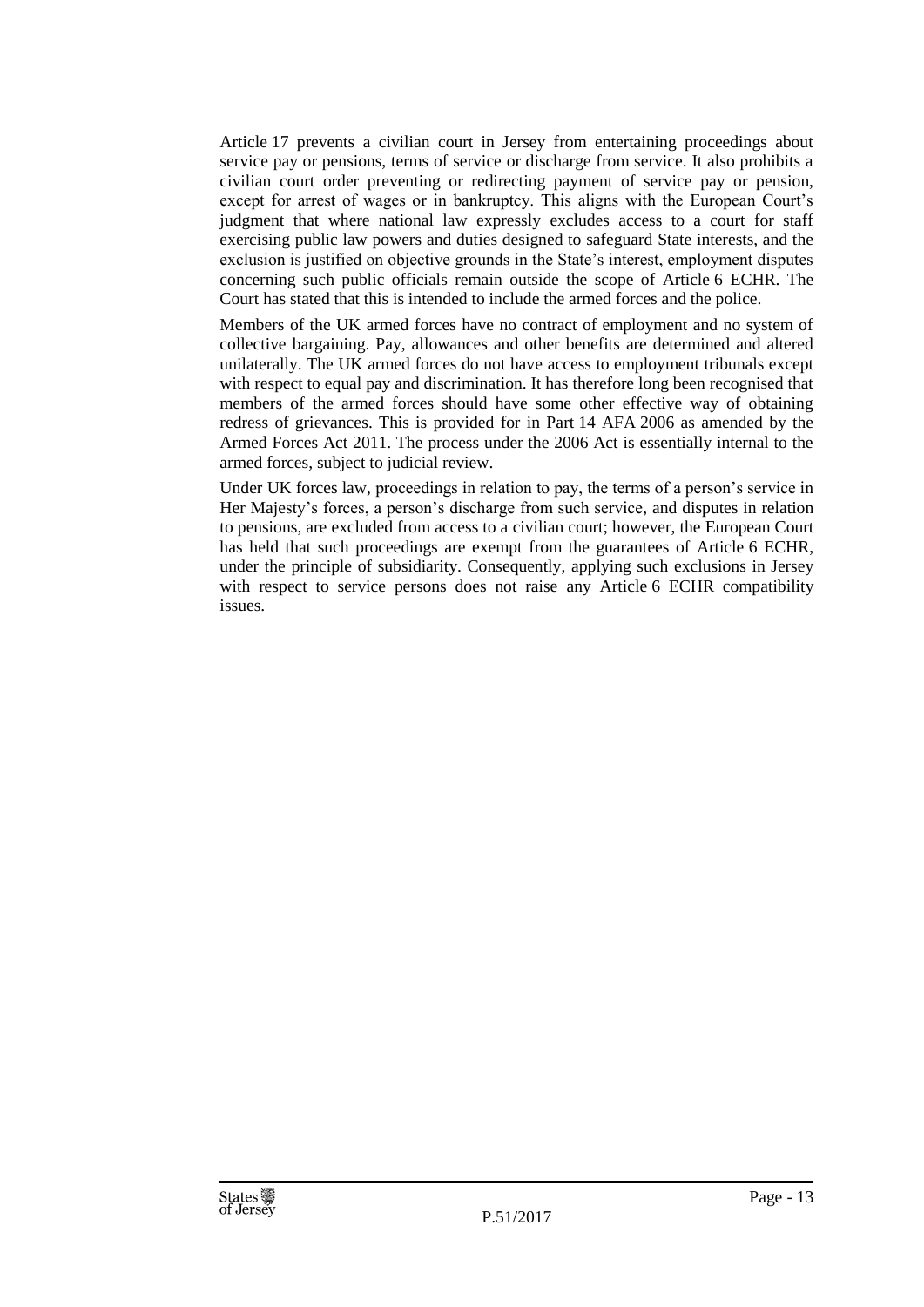## **Explanatory Note**

This Law makes provision for the treatment under Jersey law of the armed forces when they are in Jersey. In particular it provides for the operation in Jersey of the system of discipline and justice under the Armed Forces Act 2006 of the United Kingdom (as subsequently renewed and amended). It also provides for the operation in Jersey of equivalent systems of discipline and justice of the armed forces of other countries, based on the provision made for those forces when visiting the United Kingdom by the Visiting Forces Act 1952 of the United Kingdom. In addition it gives powers to civilian police and courts in relation to deserters and others, creates offences by civilians in relation to the armed forces (such as assisting desertion), protects the pay and equipment of the armed forces from action in civilian courts, and enables the States by Regulations to amend legislation to provide for the use of vehicles and roads by the armed forces.

The Armed Forces Act 2006 (and related legislation such as the Reserve Forces Act 1996) provides for a system of discipline and justice that applies, as a matter of United Kingdom law, to the British armed forces wherever they are in the world. Previously an equivalent system was created by separate Acts for each of the forces, and each Act was extended directly to Jersey (modified by Orders in Council) to form part of Jersey law. The Armed Forces Act 2006 does not extend automatically to Jersey. Instead this Law makes provision to ensure that, as a matter of Jersey law, that system of discipline and justice can operate in Jersey (without needing to be supplemented by an Order in Council extending any modified provisions of the Armed Forces Act 2006 to Jersey).

*Part 1* sets out how the Law is to be interpreted (*Article 1*). It refers to the law of the United Kingdom as it stands from time to time, rather than specifying provisions of the current legislation.

It defines 3 categories of persons to whom the Law applies, each category building on the last as follows.

The narrowest category is a person "subject to service law". That is defined by the Armed Forces Act 2006 to mean members of the regular forces at all times (excluding officers who are not on the active list, but including those who are recalled to service, from their acceptance into service until their release or discharge), members of the reserve forces while in certain types of service or undertaking any training or duty, members of British overseas territory forces undertaking any training or duty with a regular or reserve force, and members of certain Commonwealth forces while attached temporarily to such a force.

The intermediate category is "service person". That is defined by this Article to include all those listed above as subject to service law, plus all other members of a reserve force and anyone else who is liable to recall.

The broadest category is a person "subject to forces powers". That is defined, via *Article 2(2)*, to include all those listed above as service persons, plus anyone who was previously a service person and remains liable to prosecution for a forces offence committed at that time. The definition does not include a person who is reasonably believed to be, but in fact is not, a service person (even when a power is exercisable over that person by virtue of *Article 2(3)* – see note below).

The Law does not make any provision for the category of "civilians subject to service discipline", as defined in Schedule 15 to the Armed Forces Act 2006. Those civilians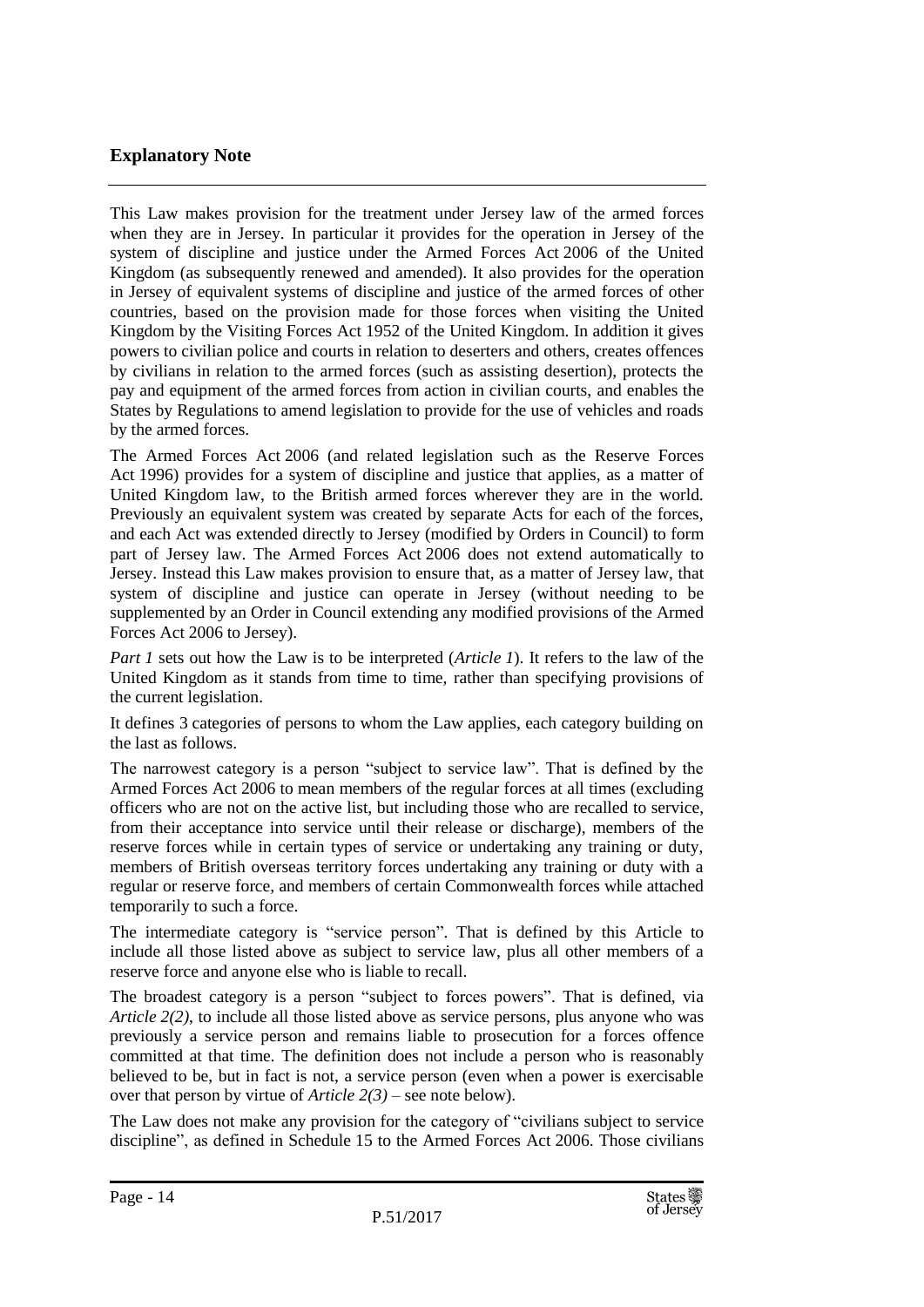are subject to some powers of service authorities and courts in some cases under that Act. But a person cannot be treated as a "civilian subject to service discipline" while in Jersey, because that Schedule excludes from that definition anyone who is present in any of the British Islands (with very limited exceptions for civilians on forces aircraft in flight or on forces ships afloat, and civilians in lawful service custody or who are being arrested under a service law duty).

*Part* 2 provides for the authorities and courts of the armed forces to exercise in Jersey their jurisdiction over their members under the Armed Forces Act 2006, and relates that to the jurisdiction of Jersey's civilian authorities and courts. It also similarly provides for the exercise of jurisdiction by the authorities and courts of forces of other countries when visiting Jersey in certain circumstances.

*Article 2* allows service courts, service police forces and other service authorities to exercise in Jersey the powers that they have for the time being under United Kingdom forces law over people who are or have been service persons. Certain powers under forces law are also exercisable in the United Kingdom over persons reasonably believed to be service persons (even if they are not in fact service persons). Paragraph (3) enables those powers, but not others, to be exercised in Jersey on the basis of that reasonable belief. Paragraph (4) allows a service authority to issue a certificate to state that a person is or has been a service person, and requires a civilian court to treat that as sufficient evidence unless it is disproved. Paragraph  $(5)(a)$  makes express provision for the service authorities to exercise powers to detain current and former service persons (including removing them from Jersey). Paragraphs (5)(b) and (6) provide for the effect in Jersey law of detention and sentencing under forces law.

Paragraphs (7) to (9) clarify that the powers can only be exercised over persons subject to forces powers and not over civilians, and that the rights of civilians are not affected. So for example forces powers, particularly under Part 3 of the Armed Forces Act 2006 to stop and search vehicles or enter and search premises and seize items, will not therefore be exercisable over vehicles, premises and items owned or rented by civilians (without the consent of the civilian). Equally where premises (or other property) are jointly owned between a person subject to forces powers and a civilian, the civilian's rights are not limited by the exercise of the forces powers. However, Parts 3 and 4 of this Law (see notes below) create offences that do apply to civilians, but which are enforced by the civilian police and courts rather than the forces police. Those civilian offences include offences of aiding desertion (or aiding acts of malingering and absence without leave), and of intentionally obstructing a person subject to service law in the course of their duty.

*Article 3* makes similar provision to *Article 2*, but in relation to the courts, police forces and other authorities of visiting forces of other countries that are for the time being covered by equivalent provisions in the Visiting Forces Act 1952 of the United Kingdom. This provision does not prevent a force from visiting Jersey if it does not wish to be able to exercise its powers over its members during the visit. But if it is to exercise those powers under this Law, then it must have been invited by one of the British armed forces (regular or reserve) and the visit must be covered by an authorization from the Minister. That authorization can be given generally or for a particular visit. It can only be given if the Minister has considered any relevant international agreement about visiting forces (such as the "status of forces agreements" of NATO and the EU), and is satisfied that it is likely that the visiting force will not act incompatibly with any human rights (the Minister can attach a condition for that purpose). Parts 3 and 4 of this Law do not apply in respect of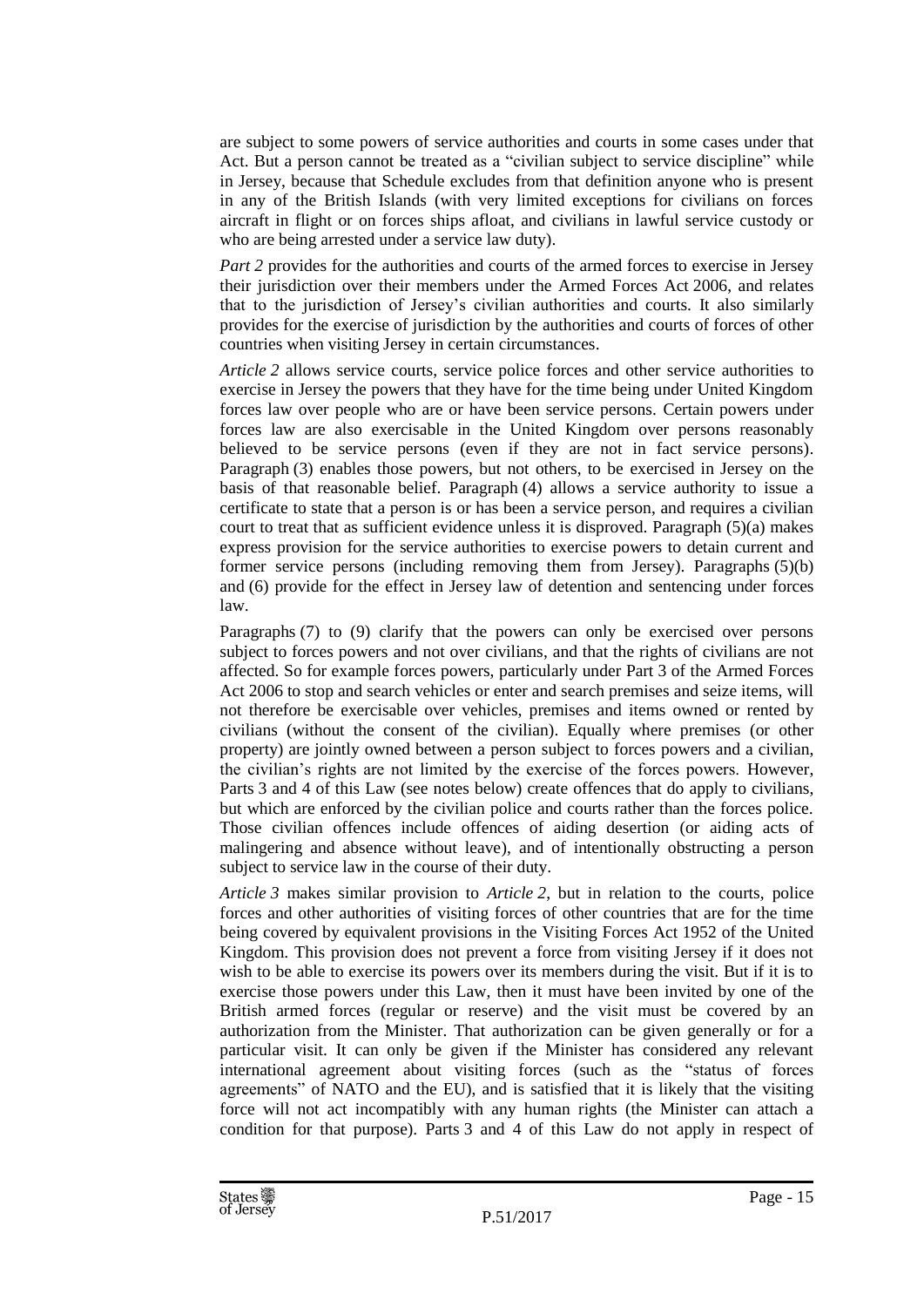visiting forces, but visiting forces are covered by the provisions in *Article 2(7)* to *(9)* on rights of civilians, and by those in *Articles 4* to *6* on double jeopardy and overlapping jurisdiction.

*Article 4* gives protection against double jeopardy by preventing a person being tried for an offence by a Jersey court if the person has already been convicted or acquitted of an equivalent forces offence (or had the offence taken into consideration for sentencing for another forces offence).

*Article 5* provides for the Attorney General to decide on the appropriate approach to cases in which both the forces and civilian authorities would otherwise have jurisdiction because the act or omission concerned constitutes both a forces offence and a civilian offence. The Attorney General may issue a certificate that, for a specified period (at the longest until a civilian prosecution is concluded), prevents the forces authorities from obstructing the investigation or prosecution of the civilian offence (by preventing access to the person, removing the person from Jersey, convicting or acquitting the person, or in any other way). In deciding whether to use that power the Attorney General must have particular regard to a list of factors drawn from the equivalent provisions in the "status of forces agreements" of NATO and the EU.

*Article 6* gives the civilian police express grounds to detain a person, when the person is suspected of a civilian offence but not yet charged. The grounds apply where there is a reasonable belief that the person may be subject to forces powers, and that the detention is necessary to enable enquiries to be made as to whether the person should be prosecuted by the service authorities. These grounds are in addition to any other grounds for detention that may apply to the person under the Police Procedures and Criminal Evidence (Jersey) Law 2003 or otherwise.

*Part 3* creates civilian offences connected with assisting desertion and related absences, and gives civilian police powers in relation to deserters and others (but not in relation to visiting forces).

*Article 7* provides for the interpretation of Part 3. It defines an "unlawful absentee" as a person who has deserted or is absent without leave, as those terms are in turn defined in forces law.

*Article 8* creates civilian offences carrying imprisonment for up to 2 years, a fine (with no limit on the amount), or both. A civilian in Jersey (or outside Jersey, but resident here) must not knowingly help someone to desert, go absent without leave or malinger, and must not knowingly impede the apprehension or prosecution of someone who is deserting or absent without leave.

*Article 9* provides for the arrest by civilian police of deserters and absentees without leave. A police offer can arrest the person without a warrant on reasonable suspicion (at the request of a service authority), or on a warrant issued by the Magistrate. The arrested person must be transferred to service custody.

*Article 10* provides for a person surrendering to civilian police as a deserter or absentee without leave, while enquiries are made with a service authority as to the person's status. The person must be taken to a police station (if not surrendering at one), where the custody officer must detain the person while looking into whether the person is an unlawful absentee, and deciding on the course of action (or arranging for the Magistrate to decide). If the person appears not to be an unlawful absentee, he or she must be released unless there are other grounds for detention. If the person appears to be an unlawful absentee, the custody officer (or the Magistrate, if the custody officer has passed the case on) must decide whether the person can be transferred to service custody, or be released on condition of reporting later to go into service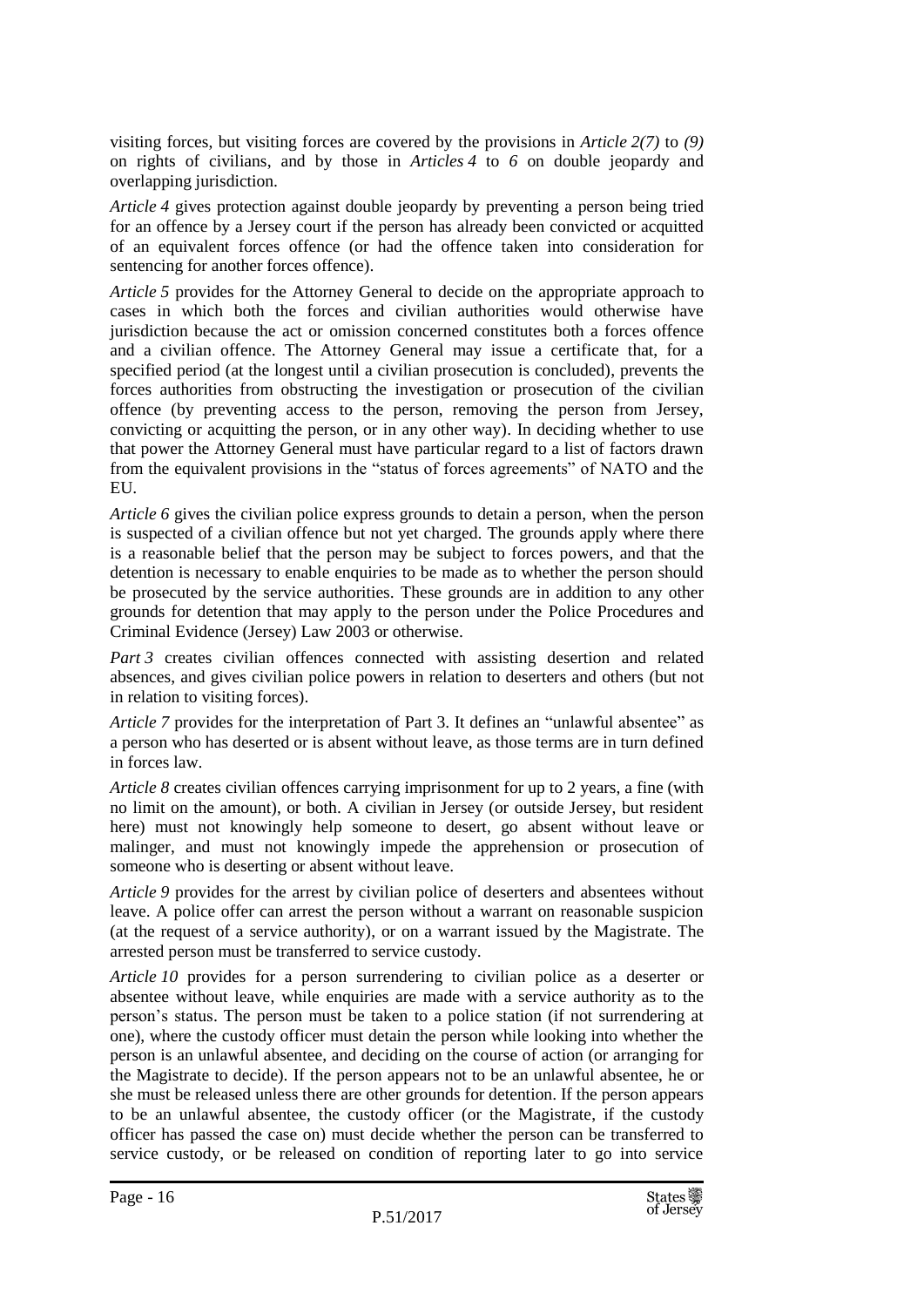custody, or whether there are other grounds for detention. If there are other grounds, the service authorities must be notified (and the Attorney General decides whether the person should nevertheless be transferred to service custody).

*Part* 4 creates other civilian offences and makes other provision in relation to civilian police, courts and prison (but not in relation to visiting forces).

*Article 11* allows the Magistrate to issue a warrant for the civilian police to arrest a person for whom a judge advocate has issued an arrest warrant to civilian police in the UK or a British Overseas Territory under section 313 of the Armed Forces Act 2006 (on suspicion of having committed a service offence). A person arrested must be transferred to the custody of the police to whom the judge advocate issued the original warrant, or to service custody (if available).

*Article 12* allows civilian police to arrest and return a person who has been sentenced to service detention but is unlawfully at large.

*Article 13* creates a civilian offence of intentionally obstructing a person subject to service law in course of that person's duty. The offence carries imprisonment for up to 1 year, a fine of up to level 3 on the standard scale (currently £10,000), or both.

*Article 14* creates a civilian offence of knowingly giving false or misleading information in an enlistment procedure, in a claim for exemption from service as a reservist, or in an application for payment in relation to service as a reservist (including claims and applications by employers). The offence carries imprisonment for up to 1 year, a fine of up to level 3 on the standard scale (currently £10,000), or both.

*Article 15* allows the civilian prison to be used, at the governor's discretion, for the detention, pending removal from Jersey, of a person held in service custody for a forces offence.

*Article 16* provides that, in a trial for the civilian offences in *Articles 8, 13* or *14* (aiding unlawful absence, obstruction, and false information – see notes above), a record or certificate from a service authority can be admitted in evidence if it would be admissible in proceedings for the equivalent civilian offence in England.

*Article* 17 prevents a civilian court in Jersey from entertaining proceedings about service pay or pensions, terms of service or discharge from service. It prevents assignment or charge of service pay or pension, and prohibits a civilian court order preventing or redirecting payment of service pay or pension, except for arrest of wages or in bankruptcy. It also protects, from arrest or distraint by a civilian court, weapons and equipment used for service in the armed forces.

*Part 5* contains miscellaneous and closing provisions.

*Article 18* provides for the States, by Regulations, to make amendments to this Law and other enactments. The power is exercisable to make amendments in consequence of any amendments made to the relevant UK legislation, to amend this Law and others in relation to detention (and arrest, release and transfer to service custody) of members of the armed forces and others, to amend Laws relating to armed forces' use of motor vehicles, and to make general consequential provision for the coming into force of this Law.

*Article 19* names the Law and provides for it to be brought into force by one or more Appointed Day Acts.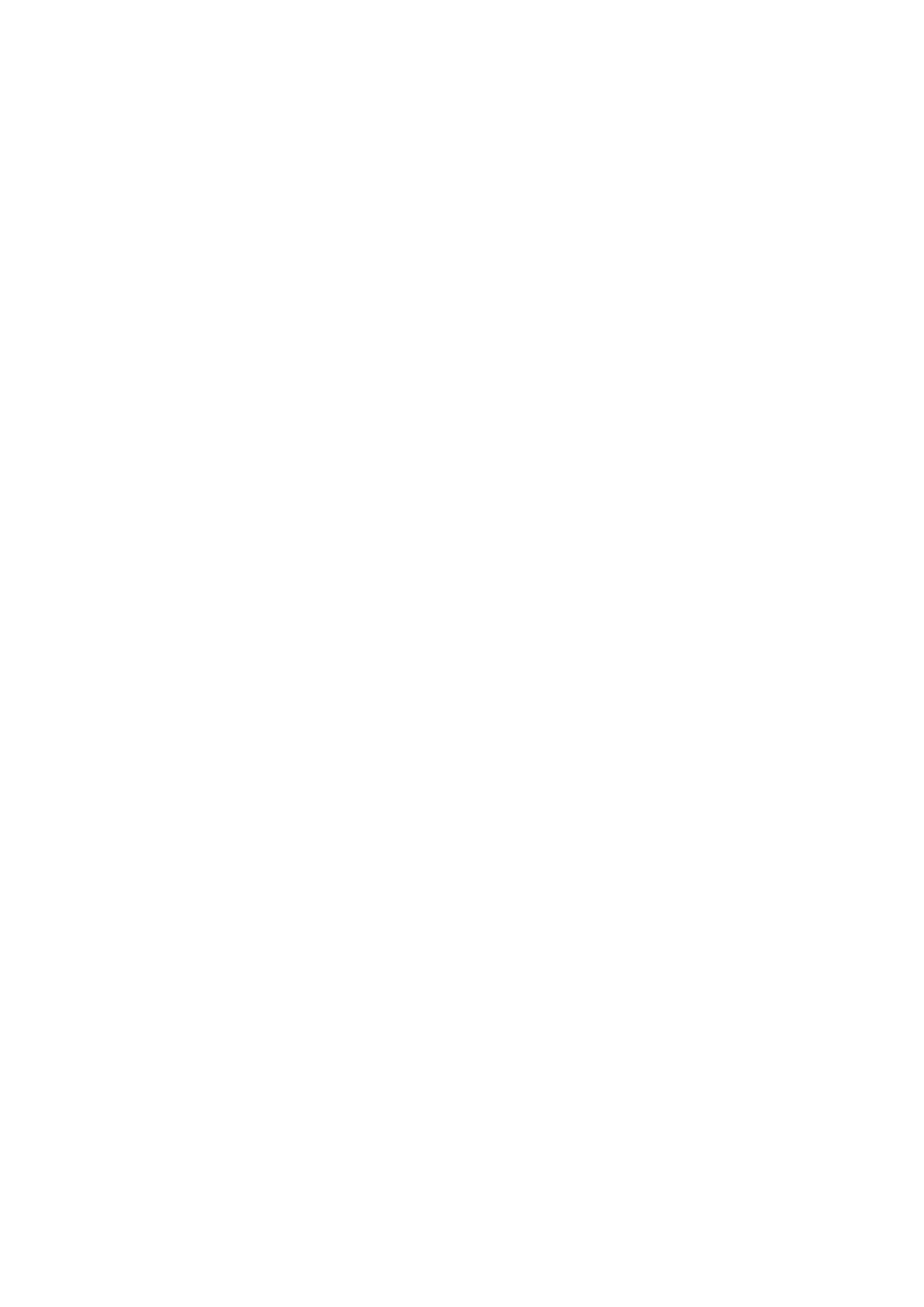

# **DRAFT ARMED FORCES (OFFENCES AND JURISDICTION) (JERSEY) LAW 201-**

**Arrangement**

| <b>Article</b>                         |                                                                                                                                                                                                                                                                                                         |           |  |
|----------------------------------------|---------------------------------------------------------------------------------------------------------------------------------------------------------------------------------------------------------------------------------------------------------------------------------------------------------|-----------|--|
| PART <sub>1</sub>                      |                                                                                                                                                                                                                                                                                                         | 21        |  |
|                                        | <b>INTERPRETATION</b>                                                                                                                                                                                                                                                                                   | 21        |  |
| 1                                      |                                                                                                                                                                                                                                                                                                         | .21       |  |
| PART <sub>2</sub>                      |                                                                                                                                                                                                                                                                                                         | 23        |  |
|                                        | <b>JURISDICTION OF COURTS AND AUTHORITIES OF ARMED FORCES</b>                                                                                                                                                                                                                                           | 23        |  |
| $\overline{2}$<br>3<br>4<br>5<br>6     | Service proceedings barring subsequent civilian proceedings27                                                                                                                                                                                                                                           |           |  |
| PART <sub>3</sub>                      |                                                                                                                                                                                                                                                                                                         |           |  |
| 7<br>8<br>9                            | CIVILIAN OFFENCES AND POLICE POWERS RELATED TO<br>DESERTION, ABSENCE WITHOUT LEAVE AND MALINGERING<br>Offences related to desertion, absence without leave and malingering30                                                                                                                            | 30<br>.30 |  |
| 10                                     | Deserter or absentee without leave surrendering to civilian police31                                                                                                                                                                                                                                    |           |  |
| PART <sub>4</sub>                      |                                                                                                                                                                                                                                                                                                         | 32        |  |
|                                        | OTHER CIVILIAN PROVISIONS                                                                                                                                                                                                                                                                               | 32        |  |
| 11<br>12<br>13<br>14<br>15<br>16<br>17 | Arrest by police of person specified in judge advocate warrant 32<br>Arrest by police of person unlawfully at large from service detention 33<br>Offence of obstructing person subject to service law in course of duty33<br>Limits on enforcement in civilian courts in matters relating to service 35 |           |  |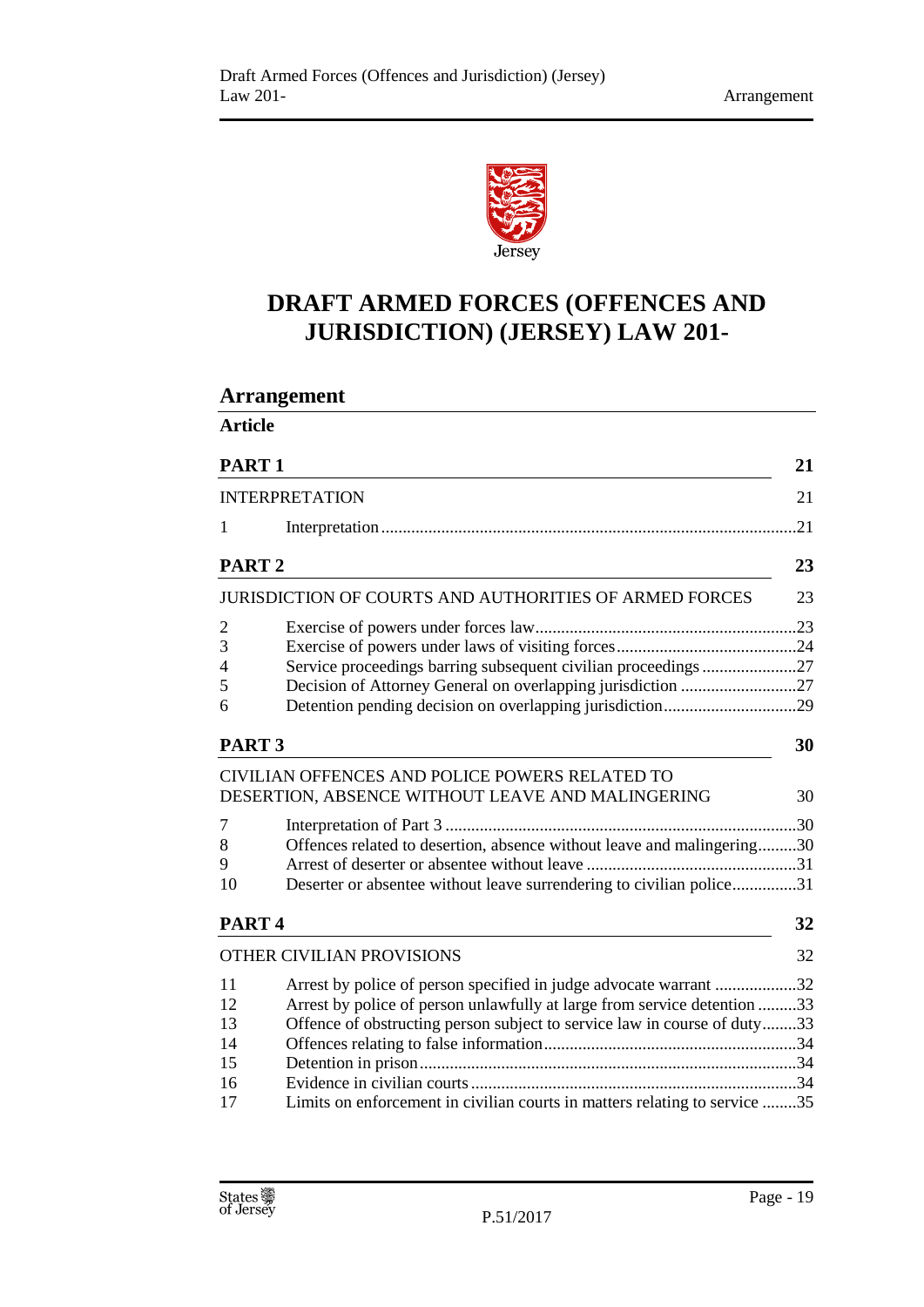| PART 5                    |  |    |
|---------------------------|--|----|
| MISCELLANEOUS AND CLOSING |  | 36 |
| -18                       |  |    |
| -19                       |  |    |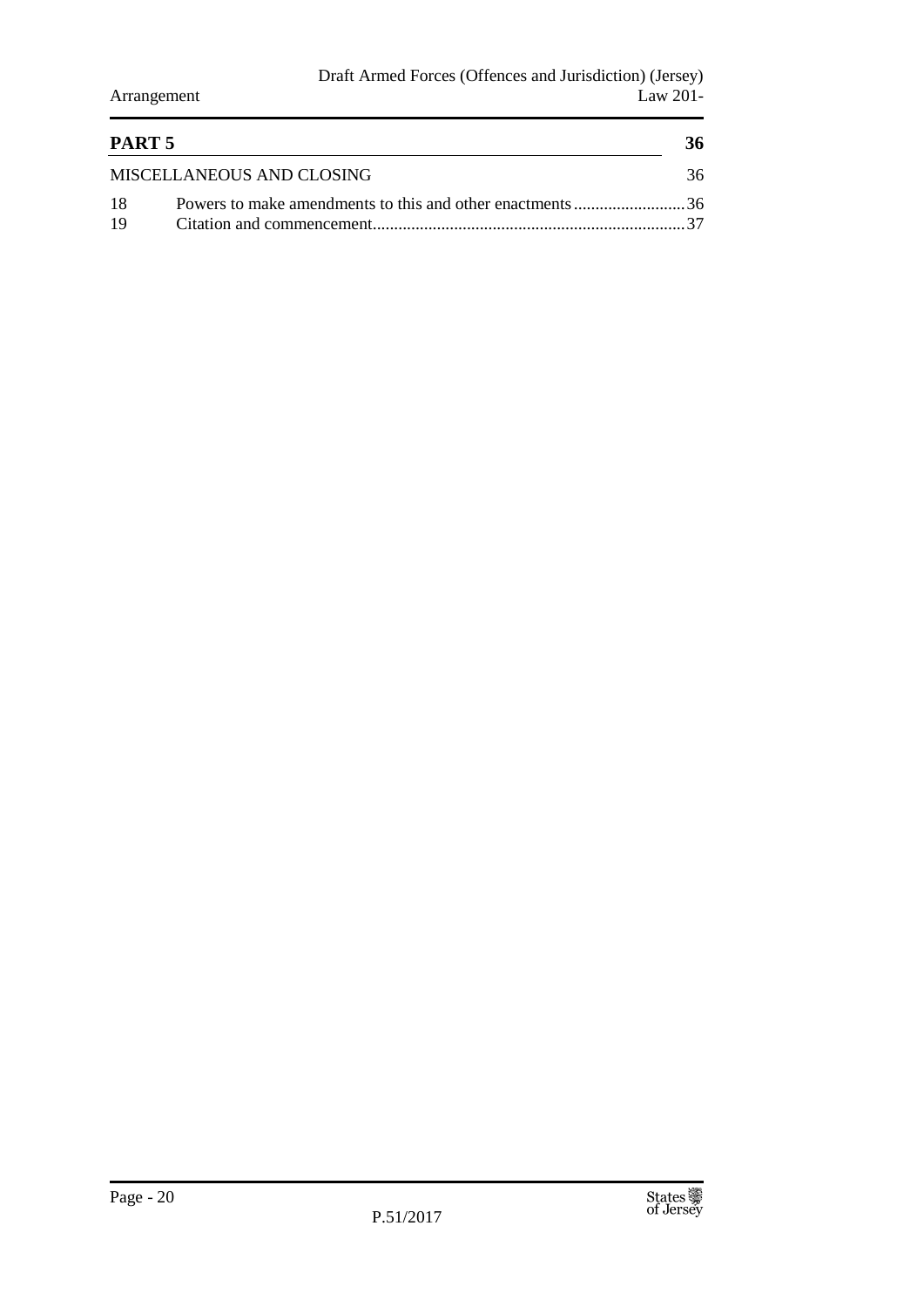

# **DRAFT ARMED FORCES (OFFENCES AND JURISDICTION) (JERSEY) LAW 201-**

**A LAW** to provide for the jurisdiction of the police, courts and other authorities of British and other armed forces over members of those forces in Jersey, to empower civilian police to arrest and detain members of the British armed forces in connection with that jurisdiction, to create offences relating to those forces, to make provision for members of those forces in relation to civilian police and courts, and for connected purposes

| Adopted by the States                         | [date to be inserted] |
|-----------------------------------------------|-----------------------|
| Sanctioned by Order of Her Majesty in Council | [date to be inserted] |
| Registered by the Royal Court                 | [date to be inserted] |

<span id="page-20-0"></span>**THE STATES**, subject to the sanction of Her Most Excellent Majesty in Council, have adopted the following Law –

# **PART 1**

#### INTERPRETATION

## <span id="page-20-2"></span><span id="page-20-1"></span>**1 Interpretation**

(1) In this Law, unless the context otherwise requires –

"Armed Forces Act" means the Armed Forces Act 2006 of the United Kingdom;

"civilian court" means any court or tribunal exercising a criminal or civil jurisdiction under the law of Jersey, and, despite Articles 2 and 3, does not include –

- (a) a service court; or
- (b) a court that is a relevant authority under the relevant law of a listed country, within the meaning of Article 3;

"civilian offence" means an offence under the law of Jersey, and, despite Articles 2 and 3, does not include –

(a) a forces offence; or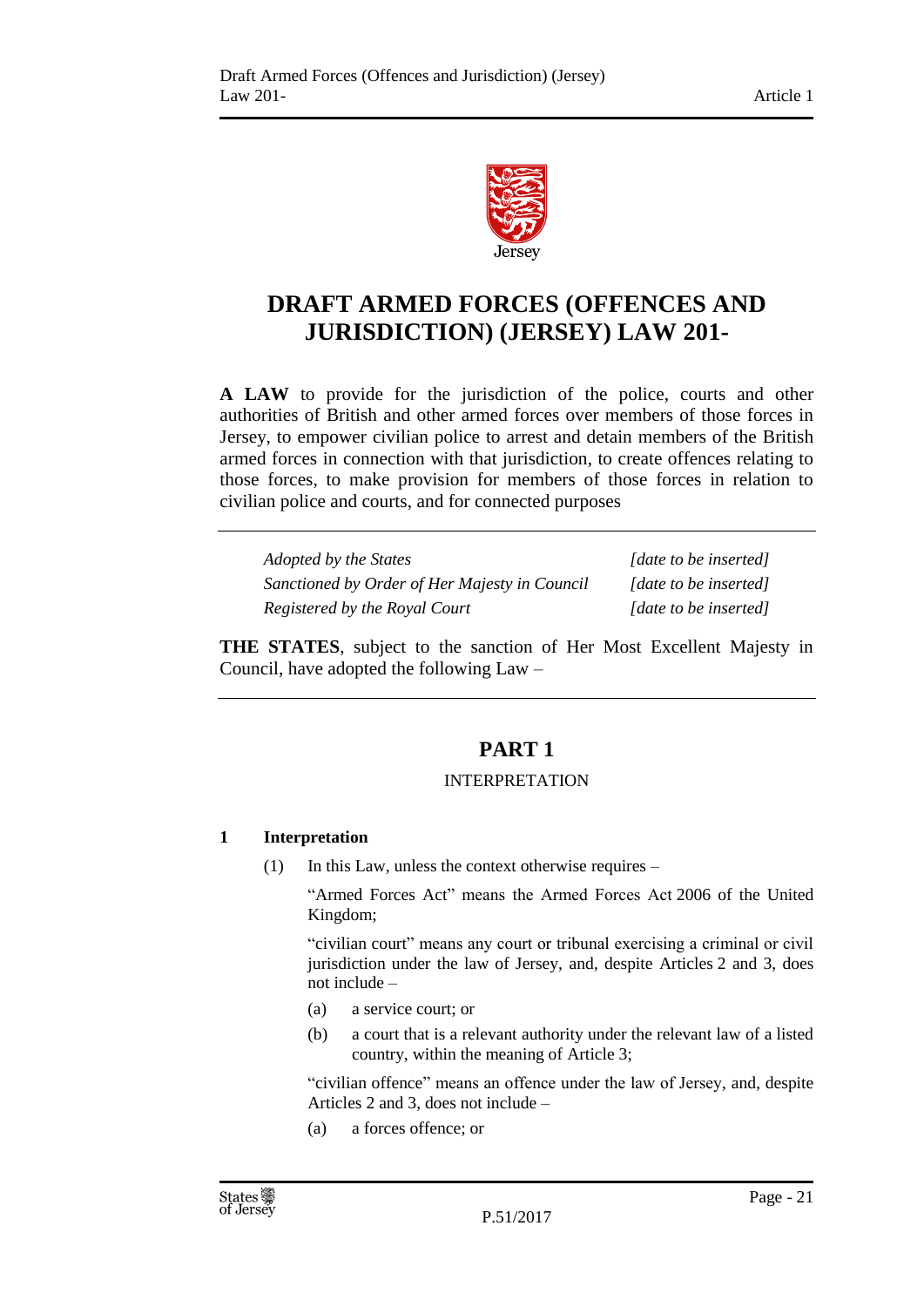(b) an offence under the relevant law of a listed country, within the meaning of Article 3;

"force", other than in the expression "police force", means a naval, military or air force;

"forces law" means –

- (a) the Armed Forces Act;
- (b) the Reserve Forces Act 1980 and the Reserve Forces Act 1996 of the United Kingdom;
- (c) section 113 of the Police and Criminal Evidence Act 1984 of the United Kingdom; and
- (d) any enactment of the United Kingdom made under any of those Acts or that section;

"forces offence" means an offence in respect of which a service authority or service court has jurisdiction under forces law;

"forces powers" is to be construed in accordance with paragraph  $(2)(c)$ ;

"Minister" means the Minister for Home Affairs;

"Police Procedures Law" means the Police Procedures and Criminal Evidence (Jersey) Law 2003<sup>1</sup> ;

"service authority" means a service police force, within the meaning of the Armed Forces Act, or any other authority of a force whose members are subject to service law;

"service court" means a court established under forces law, or any other court to which an appeal is taken from such a court;

"service custody" means the custody, under forces law, of a service authority or service court;

"service law" is to be construed in accordance with paragraph  $(2)(a)$ ;

"service person" has the meaning given by paragraph (2)(b).

- (2) For the purposes of this Law
	- (a) a person is "subject to service law" if that person is so subject under the definition of that expression in section 374 of the Armed Forces Act;
	- (b) a person is a "service person" if that person is
		- (i) a person who is subject to service law,
		- (ii) a member of a reserve force, within the meaning of the Armed Forces Act, who is not subject to service law, or
		- (iii) any other person who is liable to recall for the purpose of the Reserve Forces Act 1980 or the Reserve Forces Act 1996 of the United Kingdom; and
	- (c) a person is "subject to forces powers" if that person falls within Article 2(2), other than by virtue of Article 2(3).
- (3) For the purposes of this Law –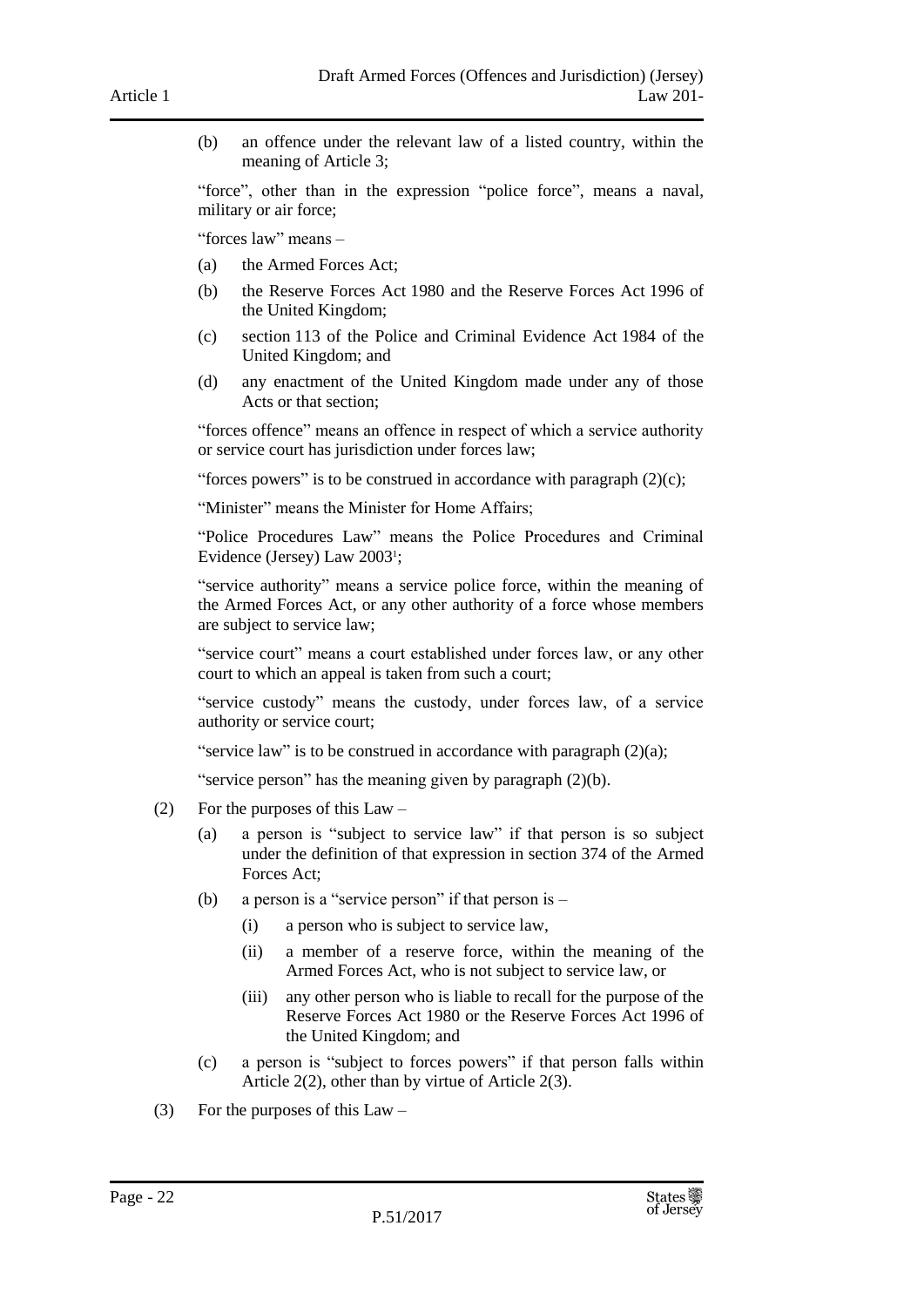- (a) a reference to an enactment of the United Kingdom is a reference to that enactment as from time to time amended, excluding any provision that is extended (with or without modification) to Jersey;
- (b) "amend", in relation to such an enactment, includes repeal; and
- (c) if a provision of such an enactment is repealed or expires, and is reenacted (with or without modification), a reference in this Law to the repealed or expired provision is to be construed as a reference to the provision so re-enacted.
- (4) The Minister may, without prejudice to the generality of Article 18, by Order amend paragraph (1) or (2) to the extent that it appears to the Minister to be necessary or expedient to amend a definition in that paragraph in consequence of any amendment, made after the coming into force of this Law, to an enactment of the United Kingdom forming part of forces law.
- (5) An Order under paragraph (4) may contain such transitional, consequential, incidental or supplementary provision as appears to the Minister to be necessary or expedient for the purposes of the Order, including provision by way of amendment of any provision of this Law.

## **PART 2**

#### <span id="page-22-2"></span><span id="page-22-1"></span><span id="page-22-0"></span>JURISDICTION OF COURTS AND AUTHORITIES OF ARMED FORCES

#### **2 Exercise of powers under forces law**

- (1) The service courts and service authorities may within Jersey exercise, over persons falling within paragraph (2), all the powers that are exercisable in the United Kingdom under forces law by those courts and authorities over those persons.
- (2) A person falls within this paragraph if he or she
	- (a) is a service person; or
	- (b) has ceased to be a service person, but is liable under forces law to prosecution for an alleged forces offence committed while he or she was a service person.
- (3) For the purpose of paragraph (1), a person who is not a service person, but whom a service authority reasonably believes to be a service person, is to be treated as a person falling within paragraph (2) in relation to the exercise in Jersey by that service authority of a power that is exercisable by a service authority in the United Kingdom under forces law in relation to a person who is reasonably believed to be a service person.
- (4) A certificate issued by a service authority, stating that a person is a service person, or was a service person at a time specified in the certificate, is to be taken as sufficient evidence of the fact so stated for the purpose of proceedings in a civilian court, unless the contrary is proved.
- (5) Without prejudice to the generality of paragraph  $(1)$  –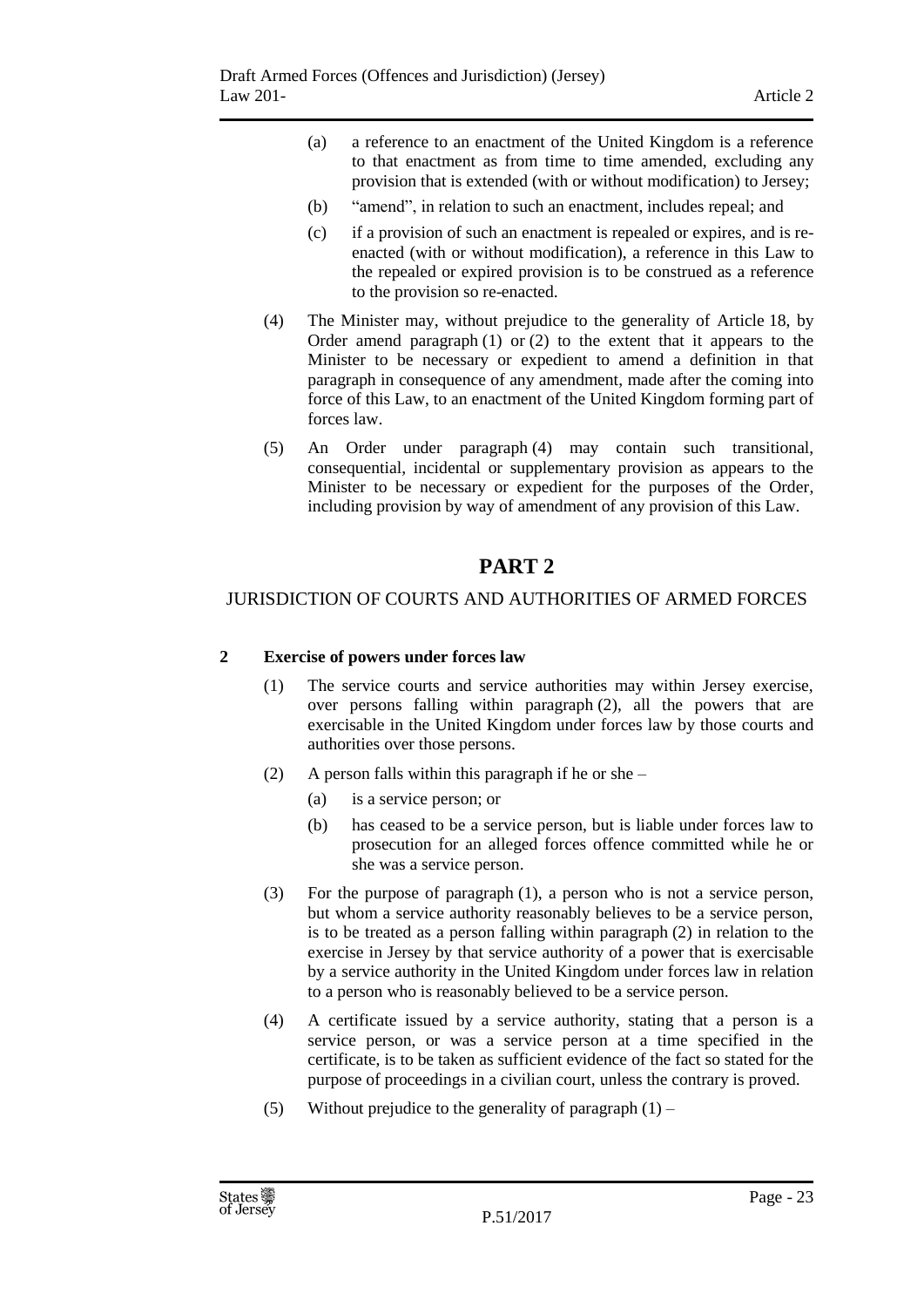- (a) the powers that may be exercised under that paragraph include any power exercisable by a service court or service authority under forces law –
	- (i) to detain a person, in service custody or otherwise, or
	- (ii) to remove a person from Jersey; and
- (b) any place where a person is lawfully held in service custody, or is otherwise lawfully detained in exercise of a power under paragraph (1), is to be taken to be a legal place of detention for the purposes of the Inquests and Post-Mortem Examinations (Jersey) Law 1995<sup>2</sup>.
- (6) Without prejudice to the generality of paragraph (1), if a sentence has been passed (whether in or outside Jersey) by a service court on a person who, when that sentence was passed, was subject to forces powers, then for the purpose of any proceedings in a civilian court –
	- (a) that service court is deemed to have been properly constituted;
	- (b) the sentence is deemed to be within the jurisdiction of that court and in accordance with forces law; and
	- (c) the sentence is deemed to have been lawfully executed if it is executed according to its tenor.
- (7) Subject to paragraph (3), nothing in paragraph (1) is to be construed as permitting the exercise of a power over a person who is not subject to forces powers (a "civilian").
- (8) Accordingly, and without prejudice to the generality of paragraph (7), the exercise of a power under paragraph (1) does not limit any right of a civilian in relation to any property.
- (9) For the purpose of paragraph (8)
	- (a) the reference to a right in relation to property includes a right of an owner or tenant of premises that are entered or searched, a right of an owner or hirer of a vehicle that is stopped or searched, a right of an owner of an item or document that is found or seized in a search, and any other right in relation to any other property; and
	- (b) it is irrelevant whether a person who is subject to forces powers shares the right mentioned in that paragraph as a joint owner or in any manner, or has any other right in relation to the property mentioned in that paragraph.

#### <span id="page-23-0"></span>**3 Exercise of powers under laws of visiting forces**

 $(1)$  In this Article –

"home force" means any of the regular forces or the reserve forces, within the meaning of those terms in the Armed Forces Act;

"listed country" means a country that –

(a) is specified in section  $1(1)(a)$  of the Visiting Forces Act 1952 of the United Kingdom; or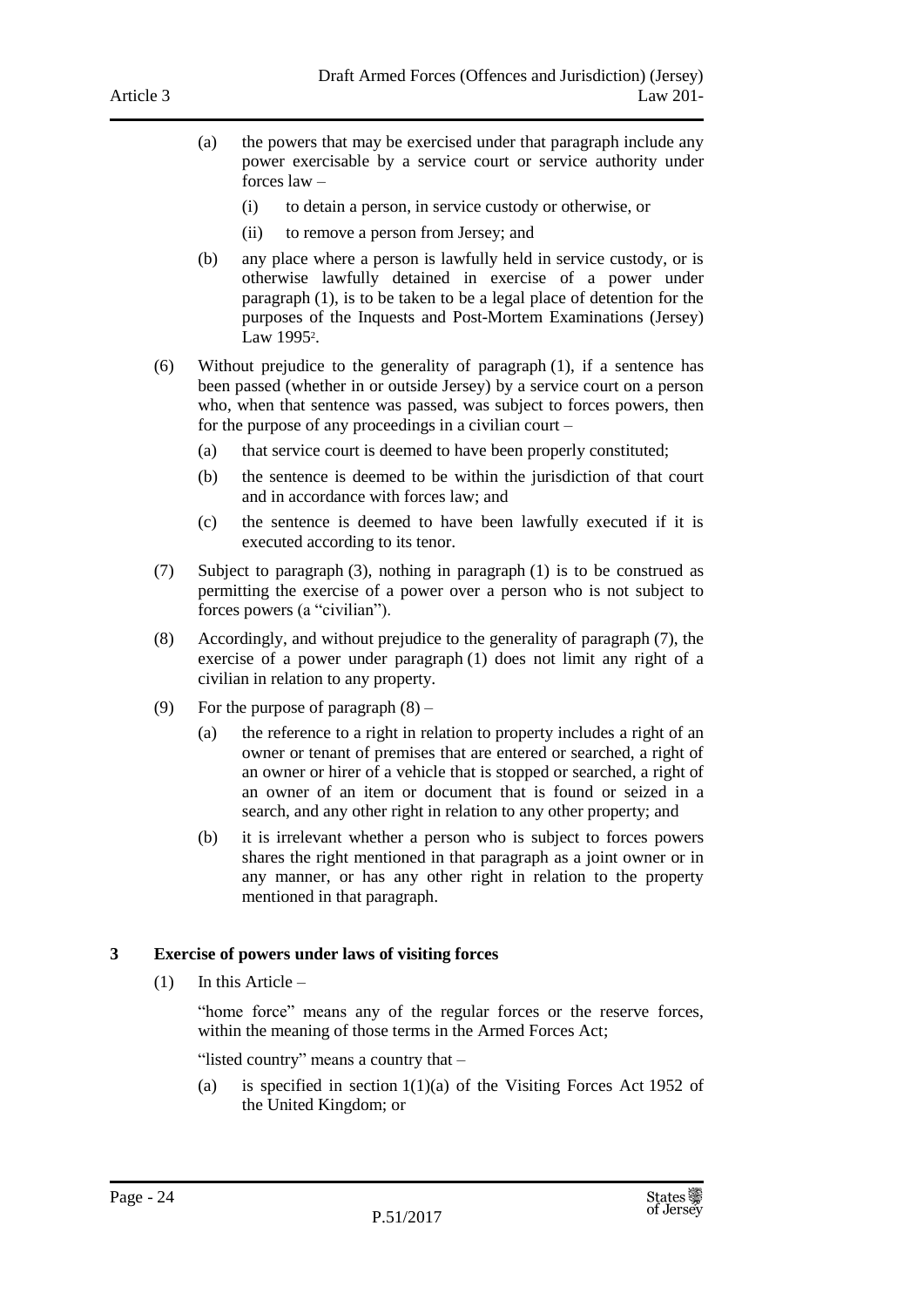(b) is designated by an enactment of the United Kingdom under section 1(2) of that Act as a country to which section 2 of that Act applies;

"relevant authority", in relation to a listed country, means a court, police force or other authority of that country, that has jurisdiction over members of the forces of that country under the relevant law of that country;

"relevant law", in relation to a listed country, means the law governing all or any of the forces of that country.

- (2) The relevant authorities of a listed country may within Jersey exercise, over persons falling within paragraph (3), all the powers that are exercisable by them, over those persons, according to the relevant law of that listed country.
- (3) A person, other than a person subject to forces powers, falls within this paragraph in relation to a listed country if he or she is –
	- (a) a member of a visiting force of that listed country;
	- (b) a relevant civilian accompanying a visiting force of that listed country; or
	- (c) a member of a force of that listed country who is a visiting member of a headquarters.
- (4) For the purpose of paragraph  $(3)$ 
	- (a) a body, contingent or detachment of a force is a visiting force if
		- (i) it is visiting Jersey at the invitation of any of the home forces, and
		- (ii) a jurisdiction authorization, being an authorization issued by the Minister under paragraph (5), is in effect for the time being for that visit;
	- (b) a relevant civilian is a person who
		- (i) is subject to the relevant law of the listed country, otherwise than as a member of that country's forces, and
		- (ii) is neither a British citizen nor ordinarily resident in Jersey or the United Kingdom;
	- (c) a person is a visiting member of a headquarters if the person
		- (i) is for the time being appointed to serve in the United Kingdom under the orders of a headquarters, within the meaning of the International Headquarters and Defence Organisations Act 1964 of the United Kingdom, and
		- (ii) is visiting Jersey in connection with that service, on a visit for which a jurisdiction authorization is in effect for the time being under paragraph (5);
	- (d) a person is not to be treated as a member of a force if that person became, or last became, a member of that force at a time when he or she –
		- (i) was in Jersey or in the United Kingdom, and
		- (ii) did not consent to becoming such a member; and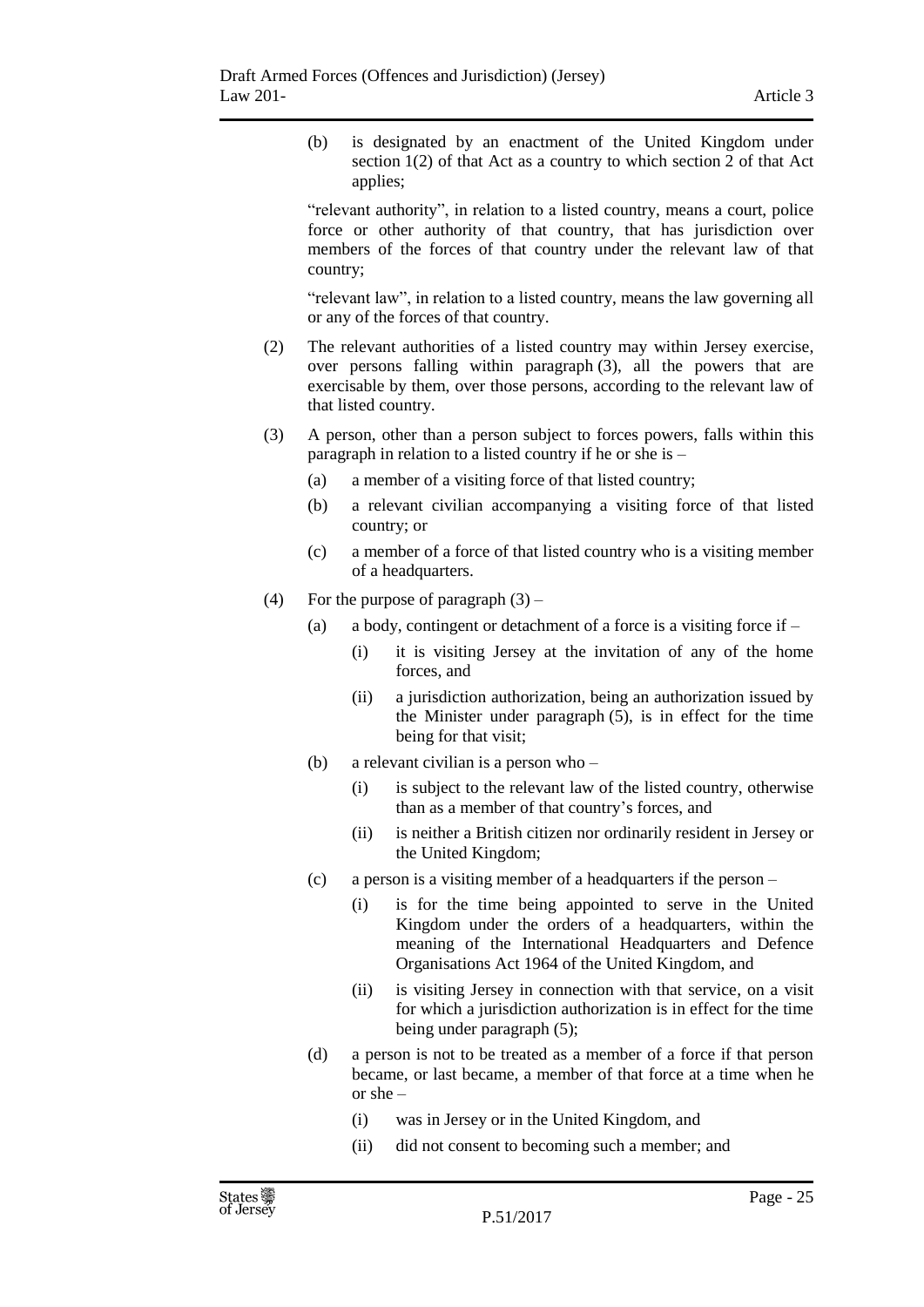- (e) if a force is in the nature of a reserve or auxiliary force (by whatever name called), a person is a member of that force so long as, but only so long as, the person is called into actual service (by whatever expression described) or is called out for training.
- (5) The Minister
	- (a) may issue a jurisdiction authorization for
		- (i) a particular visit,
		- (ii) all visits within a particular period by a particular force or by a particular listed country's forces,
		- (iii) any other description of visits, whether by reference to periods, forces, listed countries or otherwise, or
		- (iv) all visits by all forces of all countries that are listed countries at the time the authorization is issued;
	- (b) must, before deciding whether to issue a jurisdiction authorization in relation to any listed country –
		- (i) have particular regard to any agreement, as to visits by forces, to which the United Kingdom and that listed country are parties (including an agreement that does not apply in respect of Jersey), and
		- (ii) be satisfied that in all the circumstances it appears likely that the relevant authorities of that listed country will not, in the exercise of their powers under paragraph (2), act in a way which is incompatible with a Convention right, as defined by Article 1(1) of the Human Rights (Jersey) Law 2000<sup>3</sup>;
	- (c) may attach to a jurisdiction authorization any condition appearing necessary or expedient to the Minister in relation to the matters mentioned in sub-paragraph (b), including a condition that imposes a limit on the powers that may be exercised under paragraph (2);
	- (d) must give one or more of the home forces written notice of an issued jurisdiction authorization; and
	- (e) may revoke a jurisdiction authorization at any time, by giving written notice to –
		- (i) the home force or forces to which notice was given under sub-paragraph (d), and
		- (ii) if a member of a force of a listed country is present in Jersey on a visit for which the jurisdiction authorization was issued, to a person appearing to be a relevant authority of that listed country.
- (6) Without prejudice to the generality of paragraph (2) or to any limit imposed under paragraph  $(5)(c)$  –
	- (a) the powers that may be exercised under paragraph (2) include any power exercisable by a relevant authority under the relevant law of the listed country –
		- (i) to detain a person, in custody or otherwise, or
		- (ii) to remove a person from Jersey; and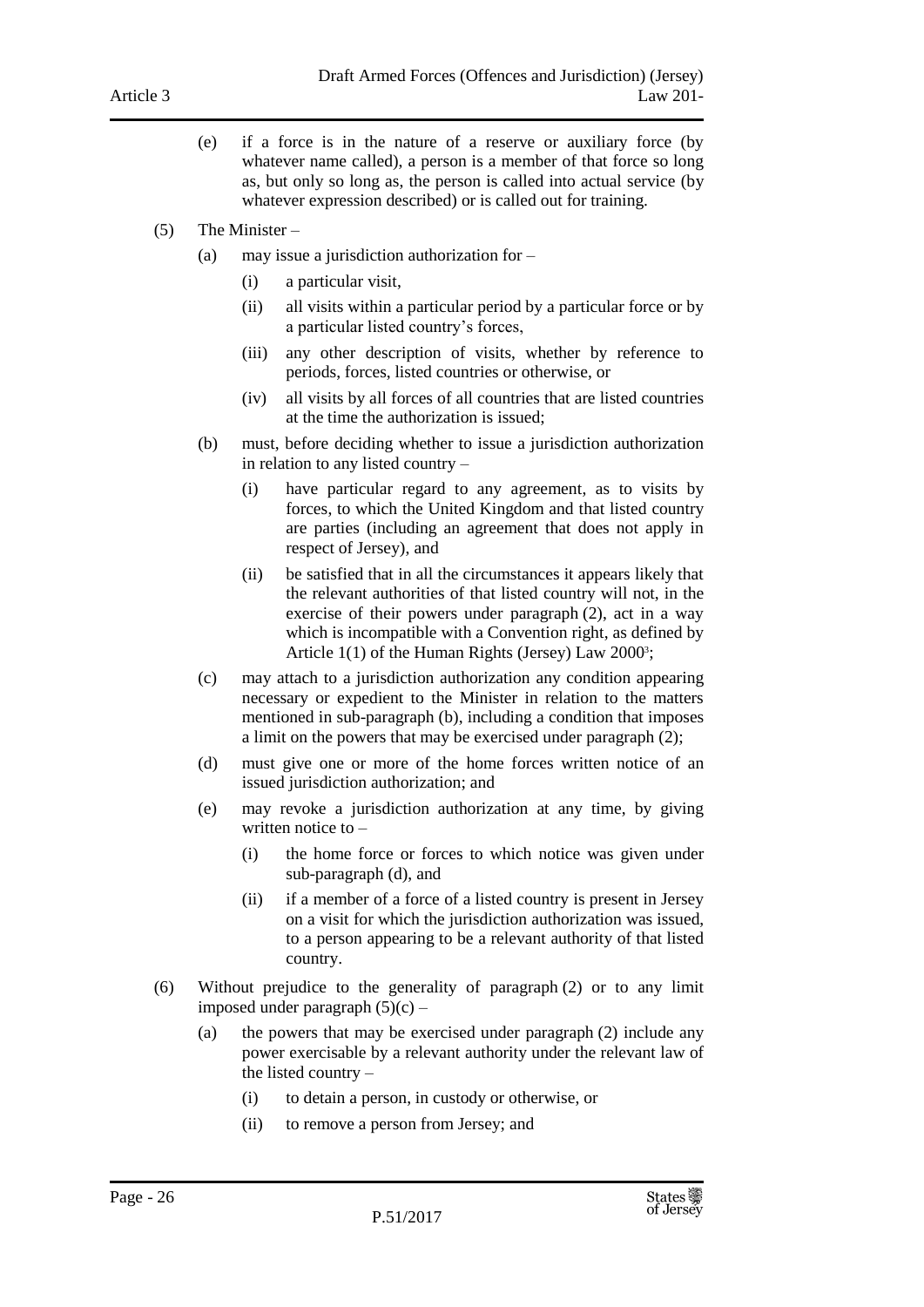- (b) any place where a person is lawfully held in custody by a relevant authority, or is otherwise lawfully detained in exercise of a power under paragraph (2), is to be taken to be a legal place of detention for the purposes of the Inquests and Post-Mortem Examinations (Jersey) Law 1995.
- (7) Without prejudice to the generality of paragraph (2) or to any limit imposed under paragraph  $(5)(c)$ , if a sentence has been passed (whether in or outside Jersey) by a court that is a relevant authority of a listed country (the "relevant court") on a person who, when that sentence was passed, fell within paragraph (3) in relation to that listed country, then for the purpose of any proceedings in a civilian court –
	- (a) that relevant court is deemed to have been properly constituted;
	- (b) the sentence is deemed to be within the jurisdiction of that relevant court and in accordance with the relevant law of that listed country; and
	- (c) the sentence is deemed to have been lawfully executed if it is executed according to its tenor.
- (8) Articles 2(7) to (9), 4, 5 and 6 apply in respect of the powers of a relevant authority of a listed country under this Article over a person falling within paragraph (3), as they apply in respect of the powers of a service court or service authority under Article 2 over a person subject to forces powers.

#### <span id="page-26-0"></span>**4 Service proceedings barring subsequent civilian proceedings**

- (1) This Article applies to a person who
	- (a) has been convicted or acquitted of a forces offence; or
	- (b) has had such an offence taken into consideration when being sentenced under forces law.
- (2) A civilian court may not try that person for any civilian offence for which, under the law of Jersey, it would be debarred from trying the person if he or she had been convicted, or (as the case may be) acquitted, of the corresponding offence by a civilian court.
- (3) For the purpose of paragraph (2) the "corresponding offence" is the civilian offence, if any, that is constituted by the act, or alleged act, that constitutes the forces offence mentioned in paragraph (1).
- (4) In paragraph (1) the references to a person being convicted, acquitted or sentenced are to be read in accordance with the forces law applicable to the forces offence.

## <span id="page-26-1"></span>**5 Decision of Attorney General on overlapping jurisdiction**

- (1) This Article applies to a person subject to forces powers who
	- (a) is suspected of an act that constitutes both a forces offence and a civilian offence; and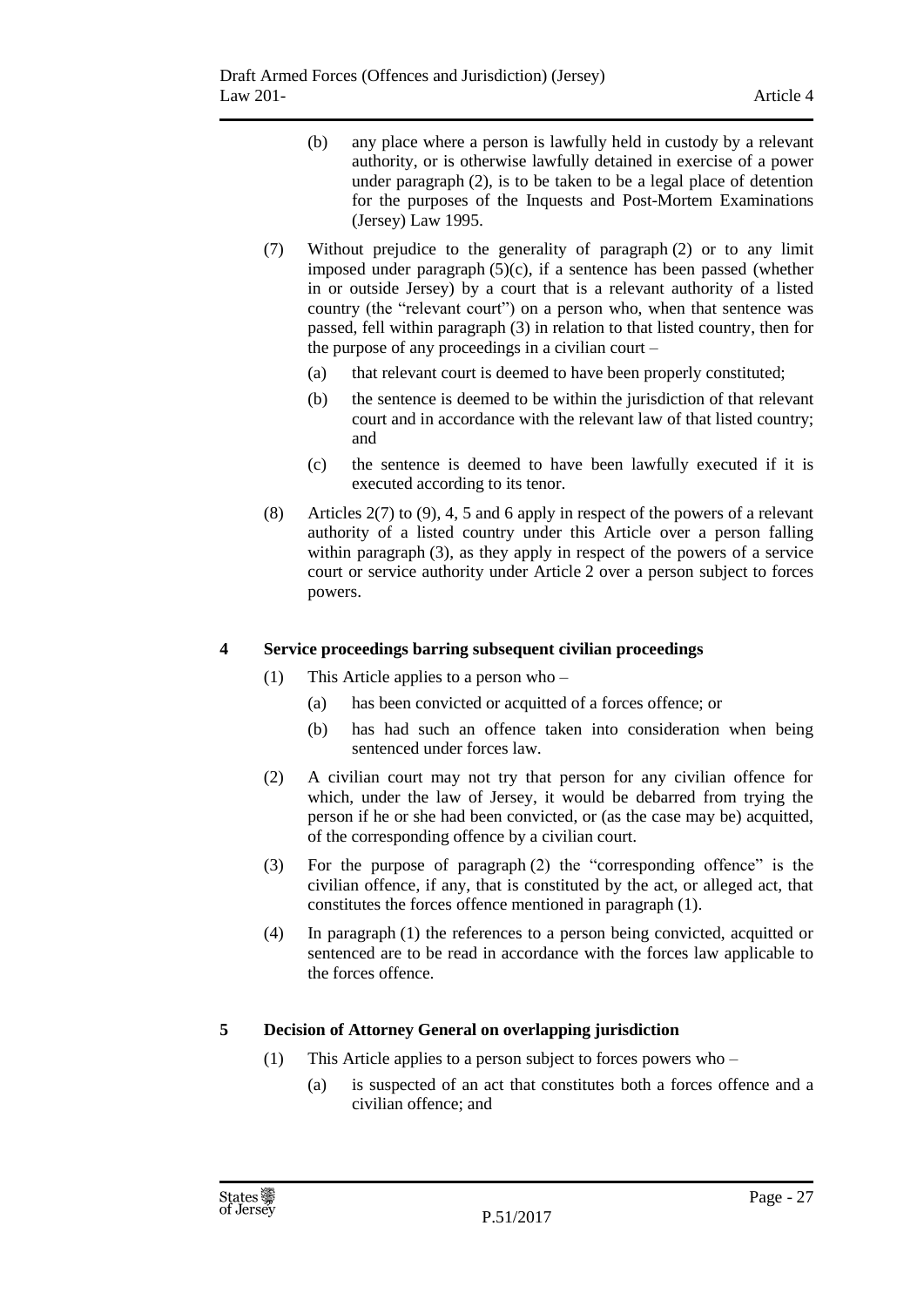- (b) is not protected by Article 4 from prosecution for that civilian offence.
- (2) The Attorney General may issue a certificate that states that he or she
	- (a) is considering whether it is more appropriate for the person to be dealt with for the civilian offence; or
	- (b) has decided that it is more appropriate for the person to be dealt with for the civilian offence.
- (3) The certificate is valid during a period starting with the issue of the certificate and ending (without prejudice to the power to issue a further certificate) on a date specified in the certificate.
- (4) The Attorney General
	- (a) may withdraw a certificate at any time; and
	- (b) must withdraw a certificate
		- (i) on deciding that it is not more appropriate for the person to be dealt with for the civilian offence,
		- (ii) on deciding not to commence any proceedings for that offence, or
		- (iii) on the conclusion of the proceedings for that offence.
- (5) During the period of validity of a certificate a service court or service authority may not take any step that would prejudice or obstruct the investigation and prosecution of the civilian offence.
- (6) Without prejudice to the generality of paragraph (5), and irrespective of whether the person is in service custody, the steps that may not be taken include –
	- (a) obstructing access to the person by the police;
	- (b) obstructing the production of the person to a civilian court dealing with his or her prosecution for the civilian offence;
	- (c) removing the person from Jersey; or
	- (d) dealing with the forces offence in such a way that the person becomes protected by Article 4 from prosecution for the civilian offence.
- (7) The Attorney General must, in considering under paragraph (2) whether to issue a certificate and whether it is more appropriate for a person to be dealt with for a civilian offence, have particular regard to –
	- (a) whether the offence was solely against the property of the Crown or against national security;
	- (b) whether the offence was solely against the person or property of a person who was subject to service law at the time of the offence;
	- (c) whether the offence arose out of an act in the performance of official duty;
	- (d) if the person suspected of the offence is not subject to service law, whether that person is ordinarily resident in the United Kingdom; and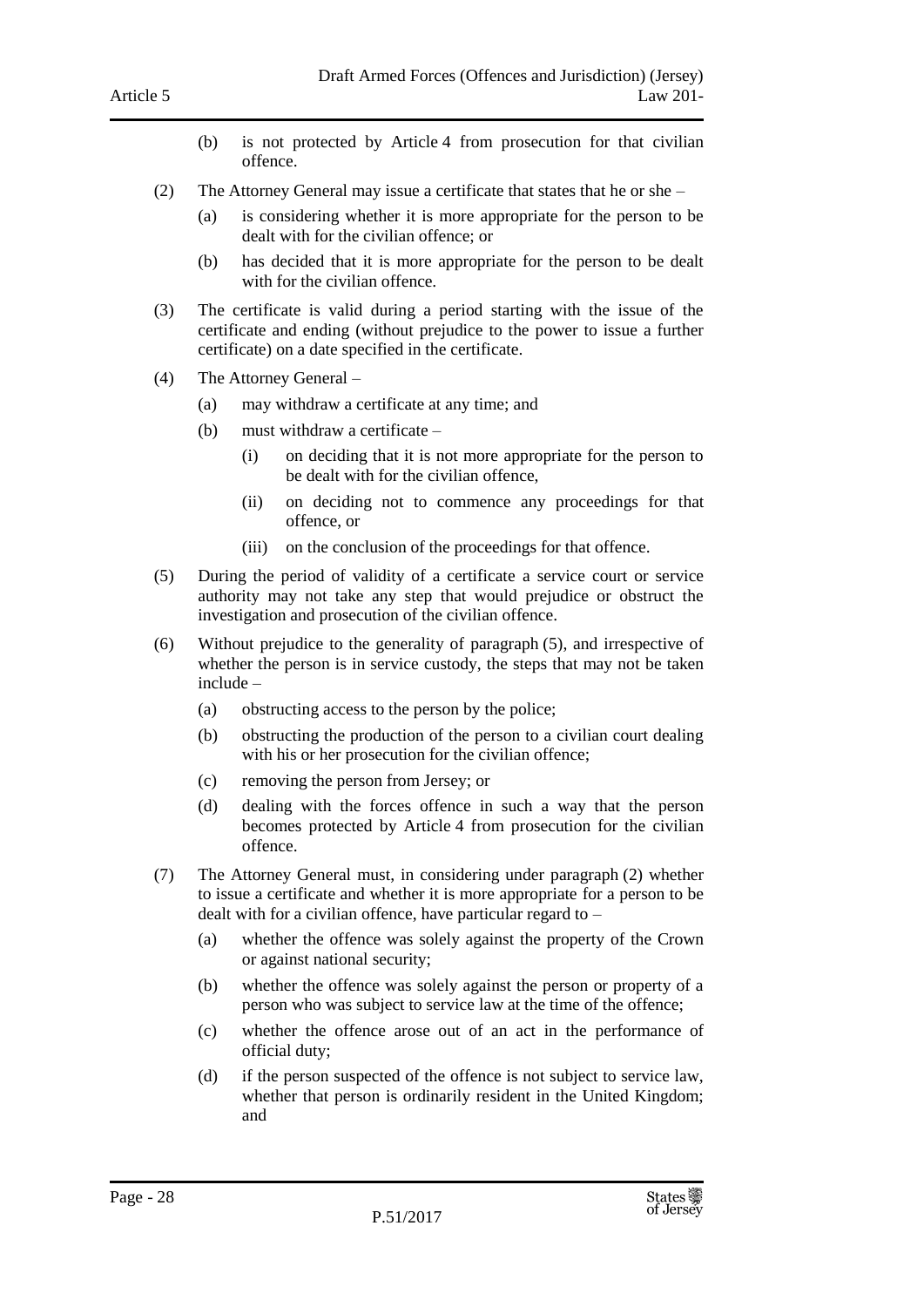- (e) whether a service authority has indicated that it considers it to be of particular importance that, before the person is dealt with for the civilian offence, the person should –
	- (i) be dealt with for the forces offence, or
	- (ii) take part in active service, within the meaning of section 8 of the Armed Forces Act.
- (8) A written statement by a service authority, stating that an act was in the performance of official duty, is to be taken as sufficient evidence of the fact so stated for the purpose of paragraph  $(7)(c)$ , unless the Attorney General is satisfied to the contrary.
- (9) For the purpose of paragraph  $(1)(a)$ , the person remains suspected of the act after being charged for the civilian or forces offence constituted by the act, and accordingly nothing in paragraph (1)(a) prevents the Attorney General from issuing a certificate after such a charge but before the conclusion of any proceedings on such a charge.

#### <span id="page-28-0"></span>**6 Detention pending decision on overlapping jurisdiction**

- (1) In this Article "relevant suspect" means a person
	- (a) who is in police detention within the meaning of Article 2 of the Police Procedures Law;
	- (b) who is suspected of a civilian offence, but who has not yet been charged with that offence; and
	- (c) in respect of whom there are reasonable grounds for believing that he or she may be a person subject to forces powers.
- (2) To the extent that grounds are required under the Police Procedures Law for police detention before charge, there are to be taken to be such grounds in relation to a relevant suspect at any time when the conditions in both of paragraphs (4) and (5) are met.
- (3) The grounds provided by paragraph (2) are in addition to any other grounds for police detention that may apply in respect of a relevant suspect.
- (4) The first condition is that there are reasonable grounds for believing that enquiries are being conducted diligently and expeditiously into whether –
	- (a) the relevant suspect is a person subject to forces powers;
	- (b) if so, whether a service authority wishes to take any action over any forces offence constituted by the act on suspicion of which the relevant suspect was detained by the police;
	- (c) if so, whether and for what reasons that authority wishes to request the delivery of the relevant suspect into service custody for the purpose of that action; and
	- (d) if so, whether the Attorney General wishes to accede to that request.
- (5) The second condition is that there are reasonable grounds for believing that the relevant suspect's detention is necessary –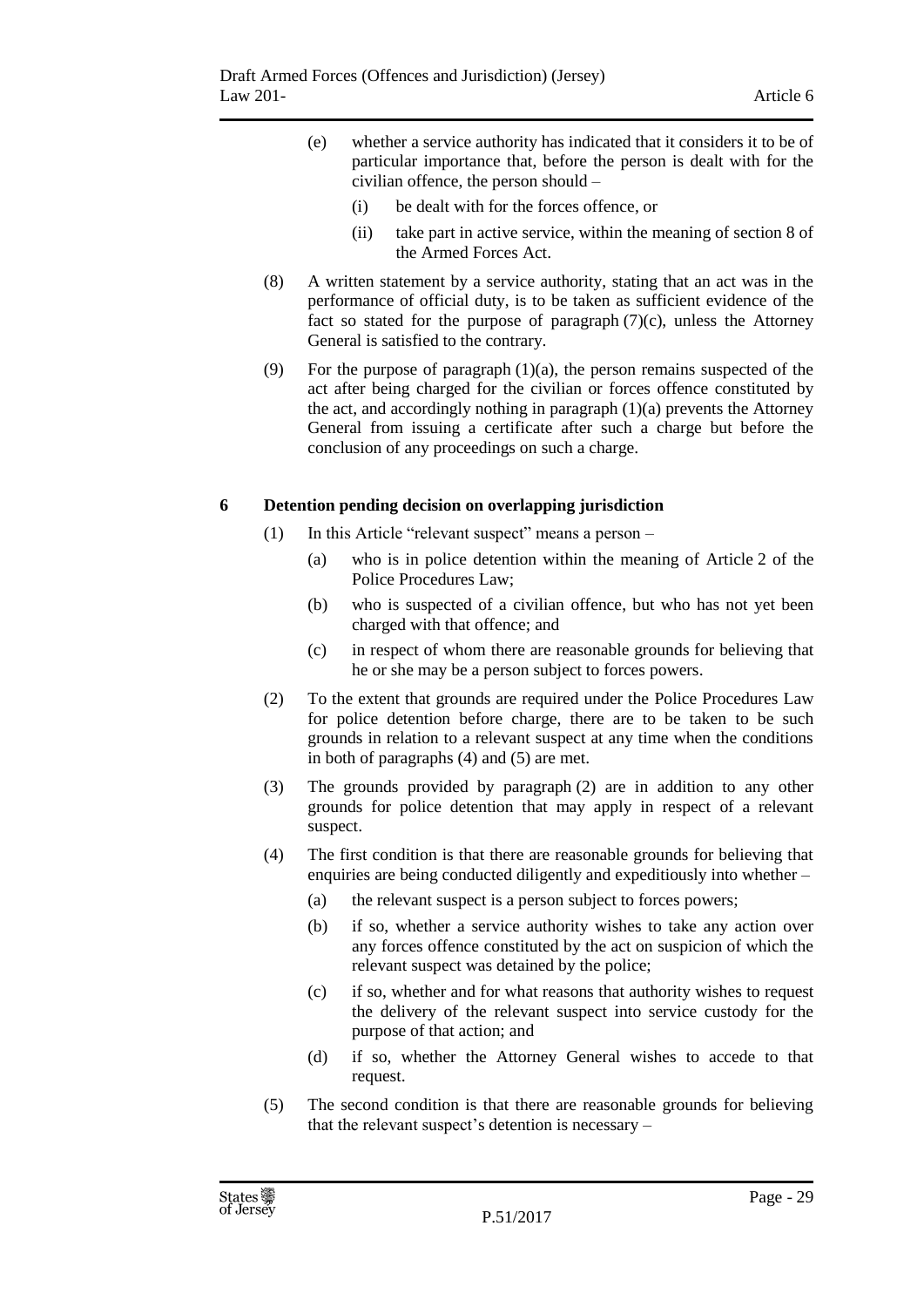- (a) to enable those enquiries to be completed; or
- (b) to ensure that a decision can be made, and carried out, as to whether the person is delivered into service custody.

# **PART 3**

#### <span id="page-29-1"></span><span id="page-29-0"></span>CIVILIAN OFFENCES AND POLICE POWERS RELATED TO DESERTION, ABSENCE WITHOUT LEAVE AND MALINGERING

#### <span id="page-29-2"></span>**7 Interpretation of Part 3**

In this Part –

"absence without leave" and "desertion" in relation to a person have the meanings they have under the forces law applicable to that person, and it is irrelevant whether the service from which that person is absent is in Jersey or elsewhere;

"unlawful absentee" means a service person who –

- (a) has deserted; or
- (b) is absent without leave.

#### <span id="page-29-3"></span>**8 Offences related to desertion, absence without leave and malingering**

(1) In this Article –

"injury" includes any disease and any impairment of a person's physical or mental condition;

"relevant civilian" means a person who –

- (a) is not subject to forces powers; and
- (b) is in Jersey, or is elsewhere but is resident in Jersey.
- (2) A relevant civilian commits an offence if, knowing that another person is a service person or knowing the circumstances by virtue of which that other person is a service person, the relevant civilian –
	- (a) intentionally causes the service person to be absent without leave;
	- (b) aids, abets, counsels or procures the service person to commit an offence under forces law of –
		- (i) desertion, or
		- (ii) absence without leave;
	- (c) knowing or believing the service person to have committed such an offence, intentionally impedes the service person's apprehension or prosecution;
	- (d) intending to cause the service person to avoid service or any particular duty or kind of duty –
		- (i) causes, aggravates or prolongs an injury to the service person, or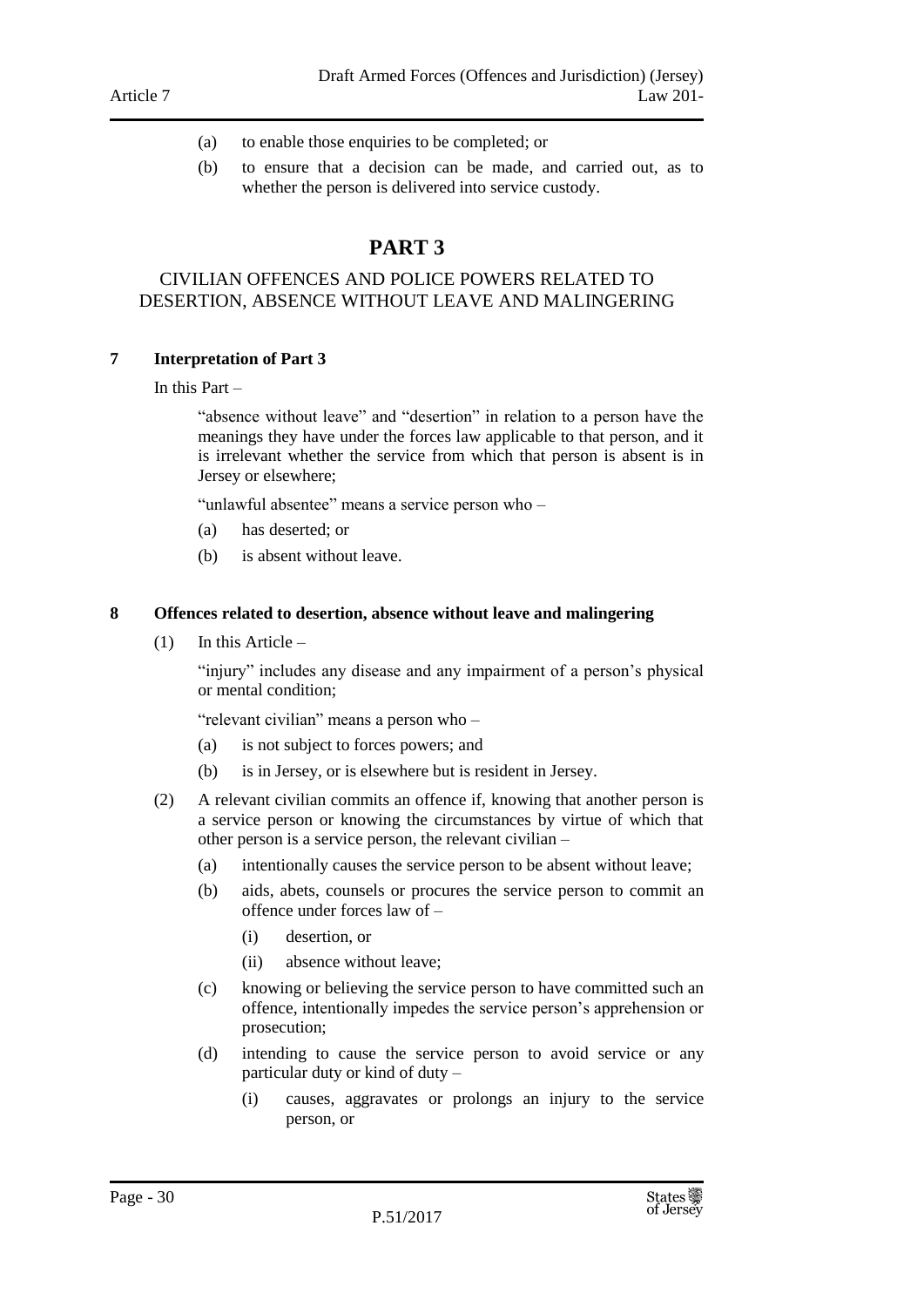- (ii) pretends to any person (including the service person) that the service person has an injury; or
- (e) knowing or believing that the service person intends to avoid service or any particular duty or kind of duty, aids, abets, counsels or procures the service person to –
	- (i) cause, aggravate or prolong an injury to the service person, or
	- (ii) pretend to any other person that the service person has an injury.
- (3) A relevant civilian who commits an offence under paragraph (2) is liable to imprisonment for a term of 2 years and to a fine.

#### <span id="page-30-0"></span>**9 Arrest of deserter or absentee without leave**

- (1) A police officer may, in compliance with a request (whether specific or general) of a service authority to do so, arrest without warrant a person reasonably suspected of being an unlawful absentee.
- (2) The Magistrate may issue a warrant, addressed to a police officer, for the arrest of a person if satisfied by evidence given under oath or affirmation that –
	- (a) that person is or is reasonably suspected of being an unlawful absentee who is present in Jersey; and
	- (b) a service authority has made a request (whether specific or general) for the arrest of that person by a police officer.
- (3) A person arrested under this Article must as soon as practicable be transferred to service custody.

#### <span id="page-30-1"></span>**10 Deserter or absentee without leave surrendering to civilian police**

- (1) This Article applies if a person surrenders to a police officer as being an unlawful absentee.
- (2) If the surrender occurs at a place which is not a police station, the police officer must, subject to paragraph (8), detain the person and take the person, or secure that the person is taken, to –
	- (a) a designated police station; or
	- (b) a police station other than a designated police station, if to do so would have been lawful under Article 28 of the Police Procedures Law if the person had been arrested by the police officer for an offence.
- (3) Paragraph (4) applies to the custody officer at the police station
	- (a) at which the surrender occurs; or
	- (b) to which the person is brought under paragraph (2).
- (4) The custody officer must, subject to paragraph (8), detain the person for as long as is necessary for the custody officer to –
	- (a) consider the case and take action under paragraph (5); or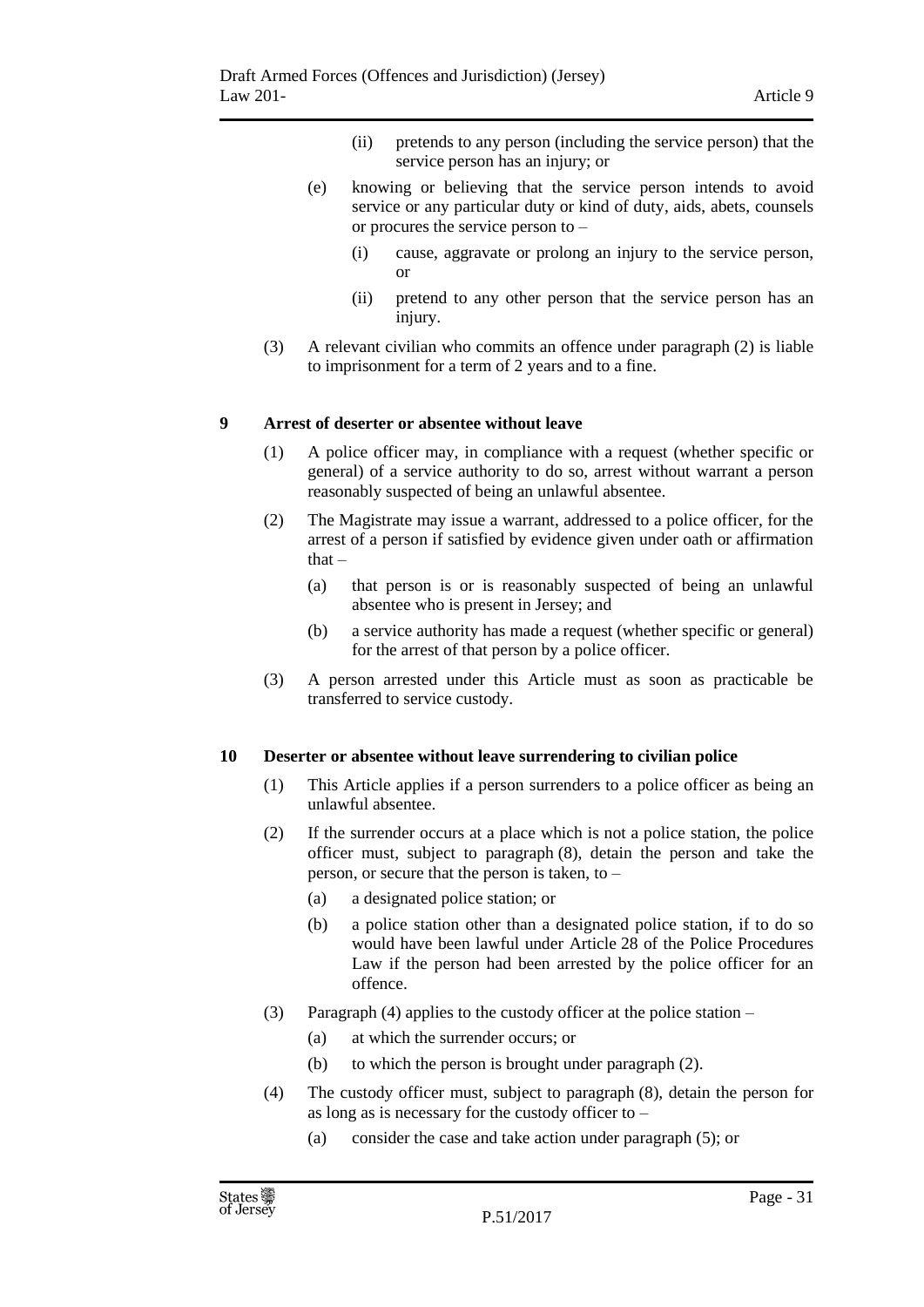- (b) arrange for the person to be brought, as soon as practicable, before the Magistrate for the case to be considered and action taken under paragraph (5).
- (5) The custody officer or the Magistrate, after considering the case under paragraph  $(4)(a)$  or (b) respectively, must –
	- (a) if it appears that the person is not an unlawful absentee, order that the person should no longer be detained under this Article (without prejudice to whether he or she is to continue to be detained on any other basis); or
	- (b) if it appears that the person is an unlawful absentee
		- (i) arrange for the person to be transferred to service custody, and, if necessary, continue the person's detention pending that transfer,
		- (ii) if the person is also in custody for some other cause, notify a service authority, of the force from which the person appears to be absent, that it may make representations to the Attorney General as to whether the person should be transferred to service custody, or
		- (iii) if the person is not also in custody for some other cause, release the person subject to a condition that he or she reports, at or by such time as may be specified in the condition, to such place or person as may be so specified for the purpose of enabling him or her to be taken into service custody.
- (6) If a person who is released under paragraph  $(5)(b)(iii)$  fails to comply with the condition subject to which the person was released, the Magistrate may issue a warrant for his or her arrest.
- (7) A person arrested under a warrant issued under paragraph (6) must as soon as practicable be transferred to service custody.
- (8) A police officer or custody officer detaining a person under paragraph (2) or  $(4)$  must  $-$ 
	- (a) ensure that prompt and reasonable efforts are made to seek evidence from a service authority as to whether the person is an unlawful absentee; and
	- (b) cease to detain the person under that paragraph if satisfied, on information from a service authority, that the person is not an unlawful absentee.
- <span id="page-31-0"></span>(9) In this Article "custody officer", "designated police station" and "police station" have the meanings that they have in the Police Procedures Law.

# **PART 4**

## OTHER CIVILIAN PROVISIONS

#### <span id="page-31-2"></span><span id="page-31-1"></span>**11 Arrest by police of person specified in judge advocate warrant**

(1) In this Article –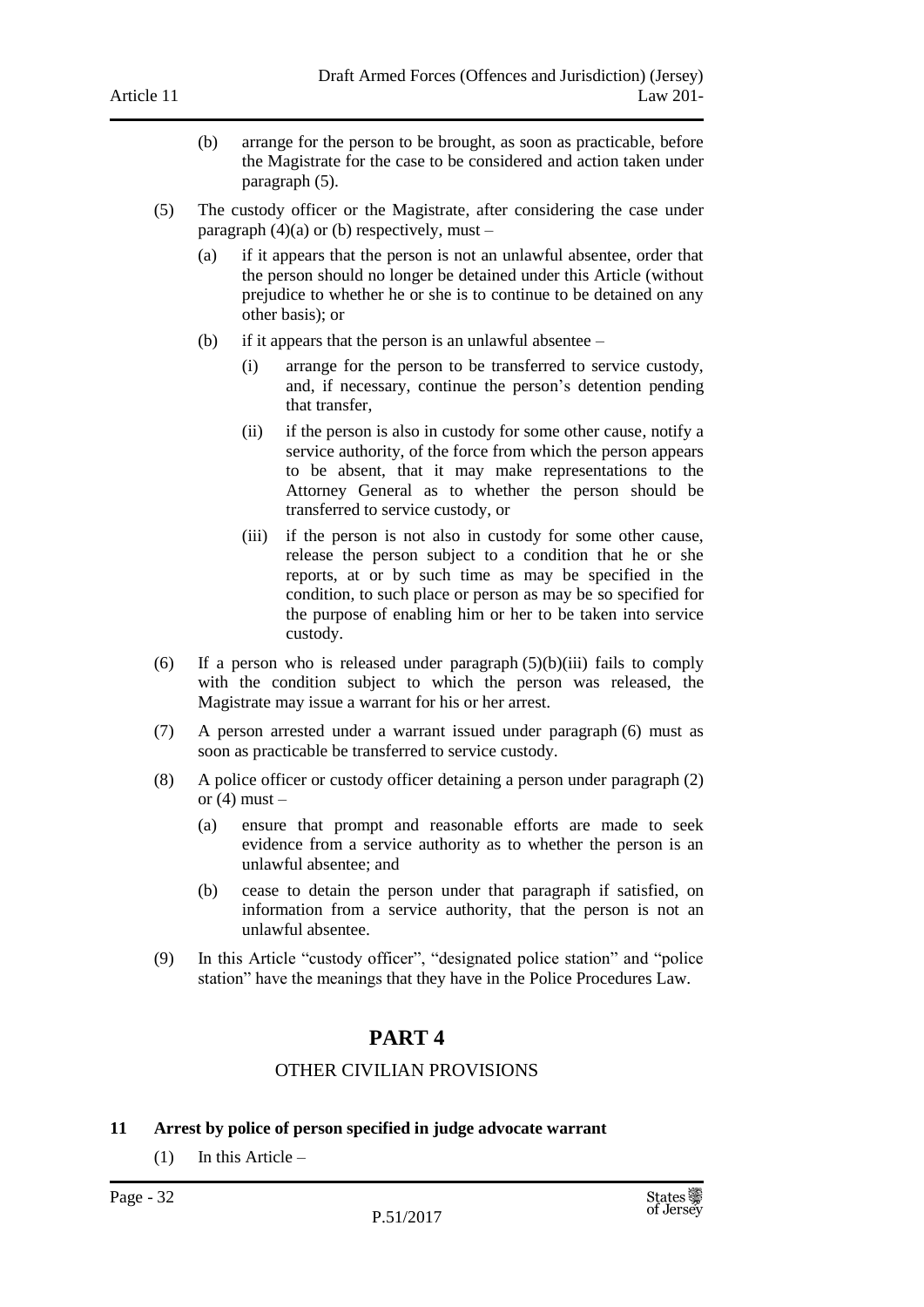"judge advocate warrant" means a warrant issued under section 313 of the Armed Forces Act;

"relevant overseas officer" means the officer of a UK police force, or of a British overseas territory police force, within the meaning of that section, to whom a judge advocate warrant is addressed;

"wanted person" means the person for whose arrest a judge advocate warrant is issued.

- (2) The Magistrate may, on the application of a police officer, issue a warrant for the arrest of a wanted person if –
	- (a) the police officer or the relevant overseas officer produces or repeats the evidence given under oath or affirmation on which the judge advocate warrant was issued; and
	- (b) the Magistrate has reasonable grounds for believing
		- (i) that the wanted person is in Jersey, and
		- (ii) that there are reasonable grounds for the execution of the warrant in Jersey.
- (3) A warrant issued under this Article
	- (a) must specify  $-$ 
		- (i) the name of the wanted person, and
		- (ii) the offence recorded in the judge advocate warrant as the offence that the wanted person is alleged to have committed; and
	- (b) may be executed by any police officer who is in possession of the warrant, or of a copy of that warrant or the judge advocate warrant.
- (4) A person arrested under a warrant issued under this Article
	- (a) must be shown, on being arrested, the warrant or copy mentioned in paragraph (3)(b); and
	- (b) must, as soon as practicable, be transferred
		- (i) to the custody of the relevant overseas officer, or
		- (ii) to service custody.

#### <span id="page-32-0"></span>**12 Arrest by police of person unlawfully at large from service detention**

A person who has been sentenced to service detention, within the meaning of the forces law applicable to that person, and who is unlawfully at large under that forces law –

- (a) may be arrested without a warrant by a police officer; and
- (b) may be taken to the place in which the person is required in accordance with that forces law to be detained.

#### <span id="page-32-1"></span>**13 Offence of obstructing person subject to service law in course of duty**

(1) A person ("the first person") commits an offence if –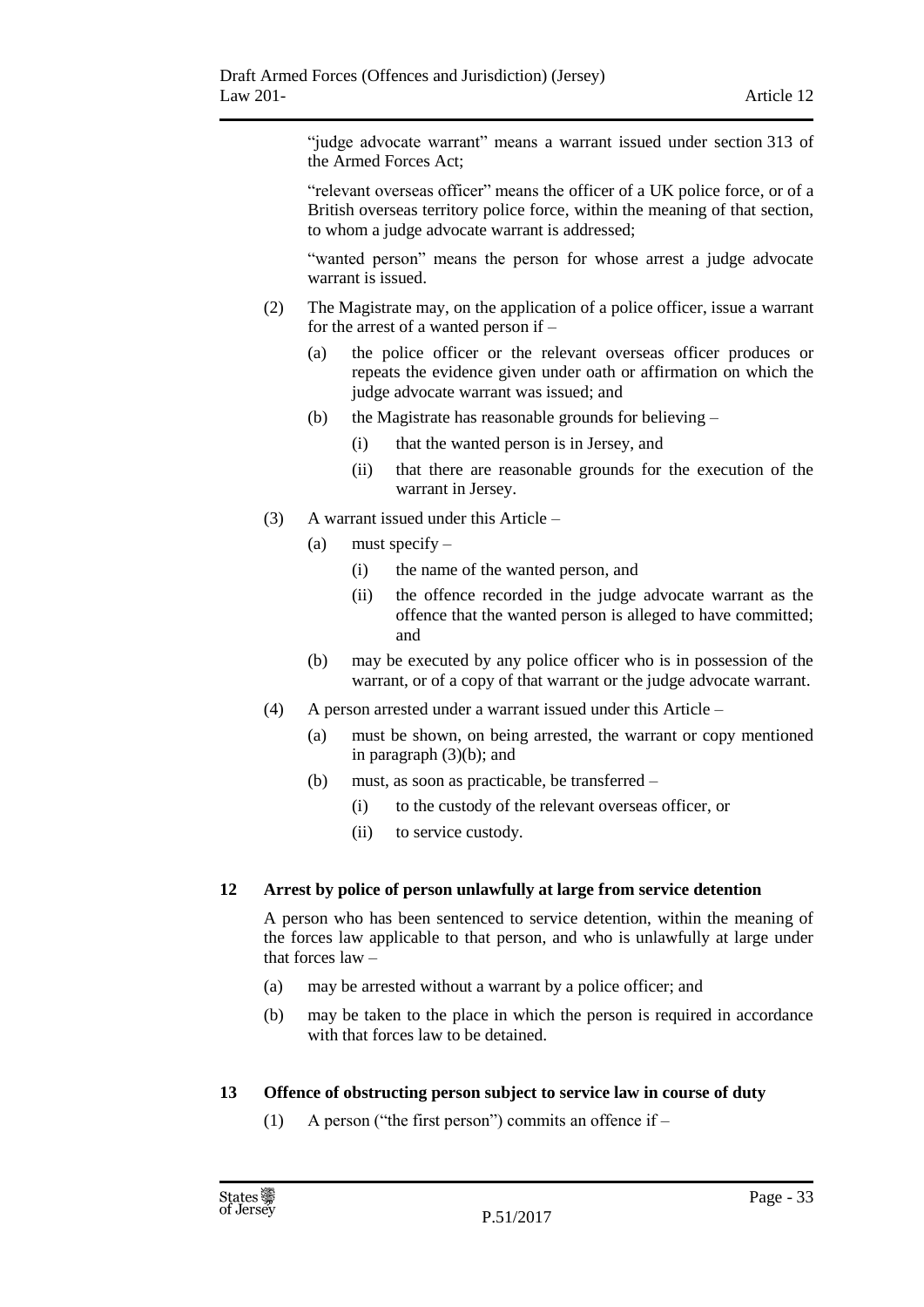- (a) the first person intentionally obstructs another person ("the other person");
- (b) the other person is subject to service law and is acting in the course of his or her duty; and
- (c) the first person either  $-$ 
	- (i) knows the circumstances by virtue of which the other person is subject to service law, or
	- (ii) has reasonable cause to believe that those circumstances exist.
- (2) A person guilty of an offence under this Article is liable to imprisonment for a term of 1 year and to a fine of level 3 on the standard scale.

#### <span id="page-33-0"></span>**14 Offences relating to false information**

- (1) A person, other than a service person, commits an offence if he or she knowingly provides information that is false or misleading in a material particular in connection with a procedure prescribed by forces law for enlistment or attestation by that person or another person.
- (2) A person, other than a service person, commits an offence if he or she knowingly provides information that is false or misleading in a material particular in connection with an application or claim, by that person or another person, under regulations made under any provision of Part VIII of the Reserve Forces Act 1996 of the United Kingdom.
- (3) A person guilty of an offence under this Article is liable to imprisonment for a term of 1 year and to a fine of level 3 on the standard scale.

#### <span id="page-33-1"></span>**15 Detention in prison**

A person in service custody may be detained in a prison, within the meaning of the Prison (Jersey) Law 1957<sup>4</sup> , if –

- (a) the service authority with custody of the person requests the use of the prison;
- (b) the governor of the prison, at his or her discretion, consents to the request; and
- (c) the detention is pending the person's removal from Jersey for the purposes of the investigation of, or proceedings in respect of, a suspected forces offence.

#### <span id="page-33-2"></span>**16 Evidence in civilian courts**

(1) In proceedings for an offence before a civilian court under Article 8, 13 or 14, a relevant document is admissible to the same extent as it would be admissible, under any enactment of the United Kingdom forming part of forces law, in a court in England other than a service court, in proceedings for an offence under such an enactment.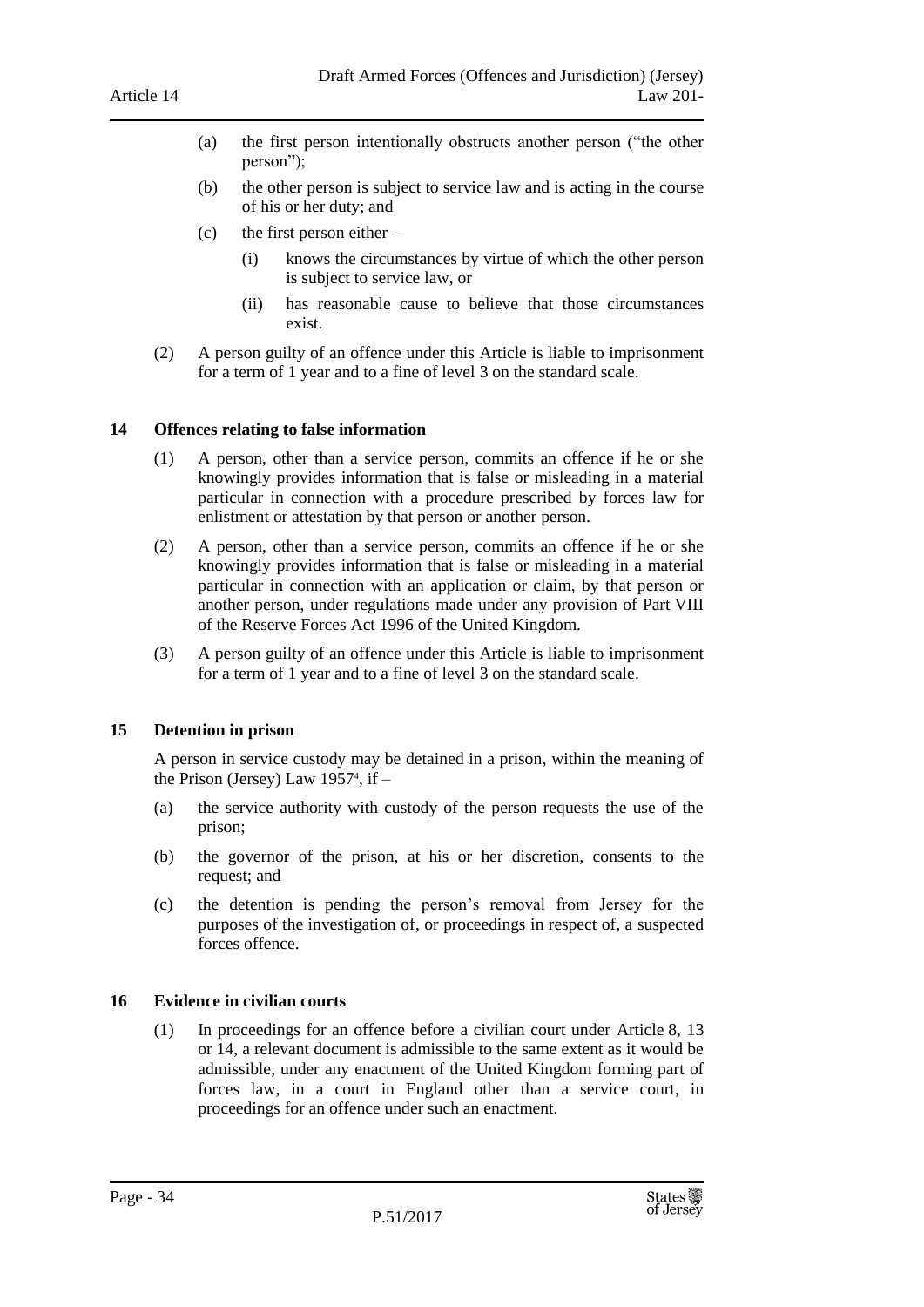(2) In this Article "relevant document" means a document, including a record or certificate, that purports to be issued by or on behalf of a service authority.

#### <span id="page-34-0"></span>**17 Limits on enforcement in civilian courts in matters relating to service**

(1) In this Article –

"Her Majesty's forces" does not include the forces of a country, other than the United Kingdom, that is a member of the Commonwealth;

"relevant pay or pension" means any pay, pension, benefit, bounty, grant or allowance payable to a person in respect of that person's, or any other person's, service in Her Majesty's forces.

- (2) No proceedings, whether under customary law or under any enactment, may be entertained by a civilian court with regard to –
	- (a) any relevant pay or pension, other than by way of proceedings mentioned in paragraph (5);
	- (b) the terms of a person's service in Her Majesty's forces; or
	- (c) a person's discharge from such service.
- (3) Each of the following is void
	- (a) an assignment of any relevant pay or pension;
	- (b) a charge on any relevant pay or pension;
	- (c) an agreement to assign or charge any relevant pay or pension.
- (4) No order may be made, whether under customary law or under any enactment, by a civilian court the effect of which would be –
	- (a) to prevent a person from receiving any relevant pay or pension; and
	- (b) to direct payment of it to another person.
- (5) Nothing in paragraph (3) or  $(4)$ 
	- (a) applies to the making or variation of an order for the arrest of wages; or
	- (b) prejudices any enactment providing for the payment of a sum to the Viscount or to a liquidator for distribution among creditors.
- (6) An item is not subject to arrest or distraint in any proceedings in a civilian court, whether under customary law or under any enactment, if the item is a weapon or other instrument, or an item of clothing or other equipment, that –
	- (a) belongs to a member of any of Her Majesty's forces; and
	- (b) is used by that person in the course of his or her service in that force.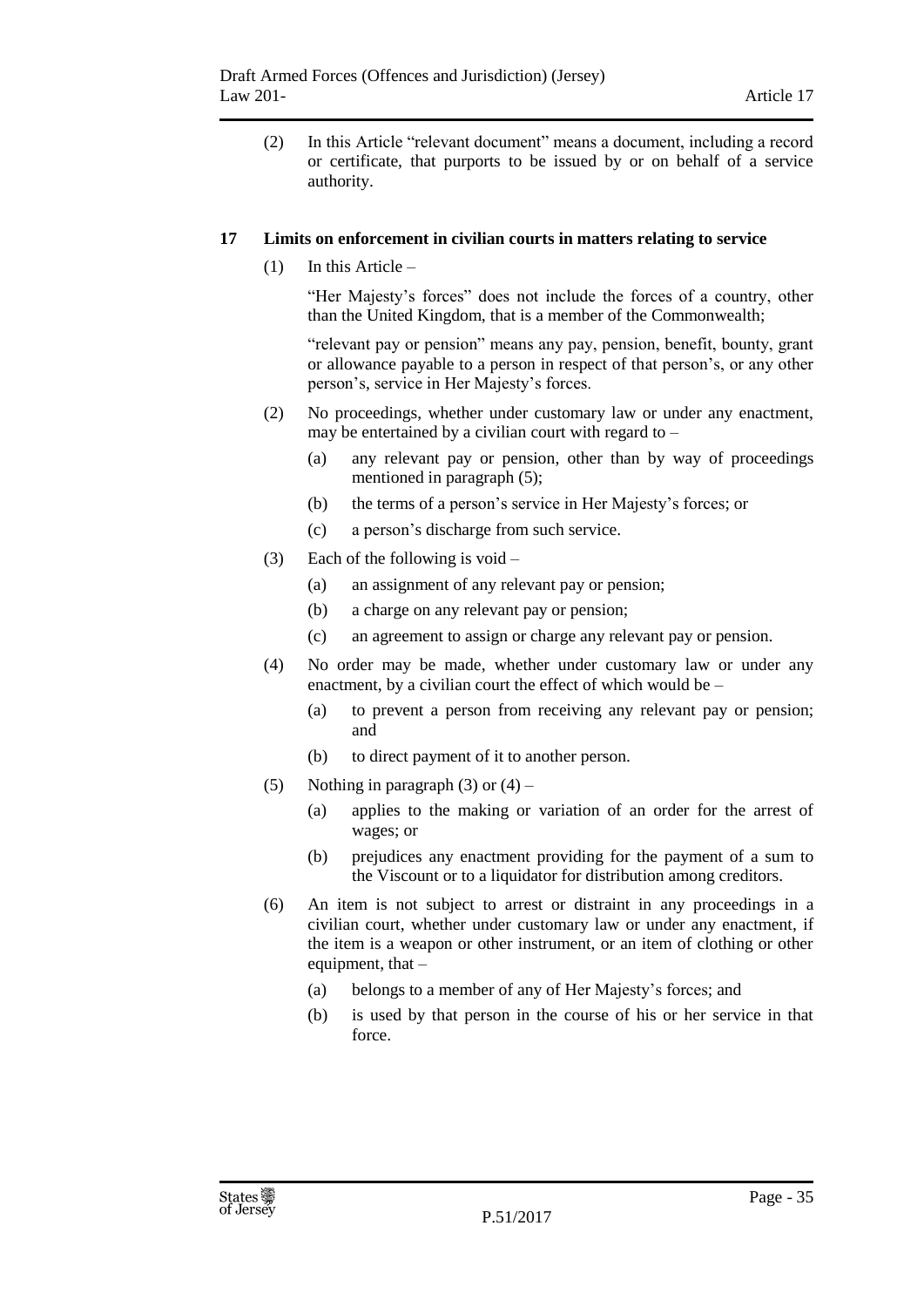# **PART 5**

#### MISCELLANEOUS AND CLOSING

#### <span id="page-35-2"></span><span id="page-35-1"></span><span id="page-35-0"></span>**18 Powers to make amendments to this and other enactments**

- (1) The States may by Regulations amend this Law to make such provision as appears to the States to be necessary or expedient in consequence of an amendment, made after the coming into force of this Law, of a provision of an enactment described in paragraph (2).
- (2) The enactments to which paragraph (1) applies are  $-$ 
	- (a) forces law;
	- (b) the Visiting Forces Act 1952 of the United Kingdom, or any enactment under that Act; or
	- (c) the International Headquarters and Defence Organisations Act 1964 of the United Kingdom, or any enactment under that Act.
- (3) The States may by Regulations amend any enactment described in paragraph (4) to make such provision as they consider necessary or expedient for, or in connection with, the arrest, detention, release or transfer to service custody of persons who are, or who are reasonably believed to be –
	- (a) persons subject to forces powers;
	- (b) persons falling within Article 3(3); or
	- (c) persons otherwise liable to arrest or detention under any of Articles 9, 10, 11, 12 or 14.
- (4) The enactments to which paragraph (3) applies are
	- (a) the Police Procedures Law;
	- (b) the Prison (Jersey) Law 1957;
	- (c) the Repatriation of Prisoners (Jersey) Law 2012<sup>5</sup> ;
	- (d) any enactment under any Law mentioned in sub-paragraphs (a) to (c); and
	- (e) any other enactment making provision in relation to bail.
- (5) The States may by Regulations amend any of Articles 6, 9, 10 and 15 to make such provision as they consider necessary or expedient in consequence of the commencement, after the adoption of this Law by the States, of any enactment –
	- (a) making provision in relation to bail; or
	- (b) amending an enactment described in any of paragraphs (4)(a) to  $(4)(d)$ .
- (6) The States may by Regulations amend any enactment described in paragraph (7) to make such provision as they consider necessary or expedient to make provision for, or in connection with, the use of vehicles and roads by persons subject to forces powers, persons falling within Article 3(3), and the forces of which those persons are members.
- (7) The enactments to which paragraph (6) applies are –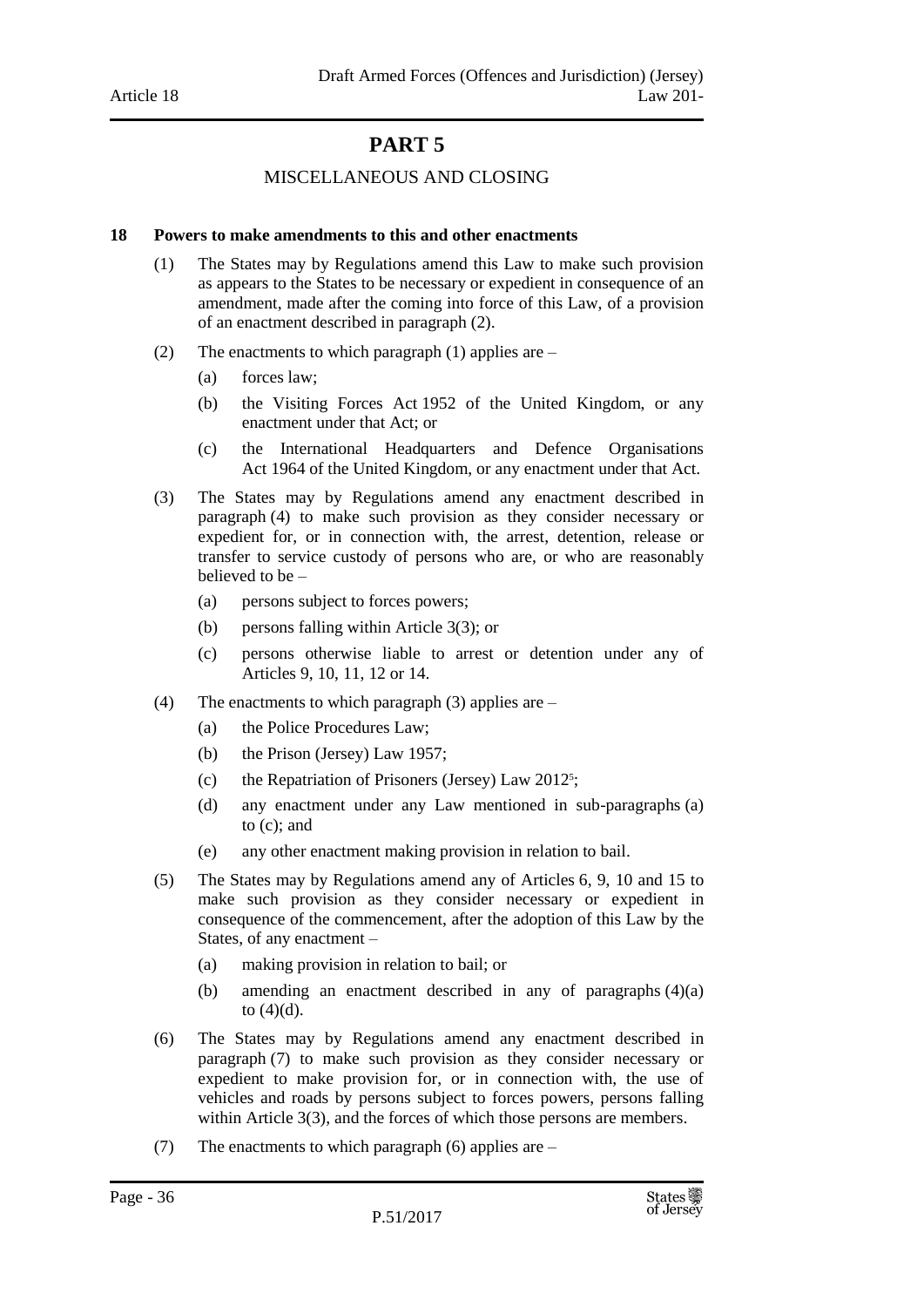- (a) the Motor Traffic (Third-Party Insurance) (Jersey) Law 1948<sup>6</sup>;
- (b) the Motor Vehicle Registration (Jersey) Law 1993<sup>7</sup> ;
- (c) the Motor Vehicles (International Circulation) (Jersey) Law 1953<sup>8</sup> ;
- (d) any enactment under any Law mentioned in sub-paragraphs (a) to  $(c)$ ;
- (e) the Road Traffic (Jersey) Law 1956<sup>9</sup>;
- (f) the Motor Vehicles (Construction and Use) (Jersey) Order 199810; and
- (g) the Motor Vehicles (Driving Licences) (Jersey) Order 2003<sup>11</sup> .
- (8) The States may by Regulations amend any enactment, whether or not falling within any of the preceding paragraphs, to make such provision as they consider necessary or expedient in consequence of the coming into force of this Law.
- (9) Regulations under this Article may contain such transitional, consequential, incidental or supplementary provision as appears to the States to be necessary or expedient for the purposes of the Regulations.

## <span id="page-36-0"></span>**19 Citation and commencement**

This Law may be cited as the Armed Forces (Offences and Jurisdiction) (Jersey) Law 201- and comes into force on such day or days as the States may by Act appoint.